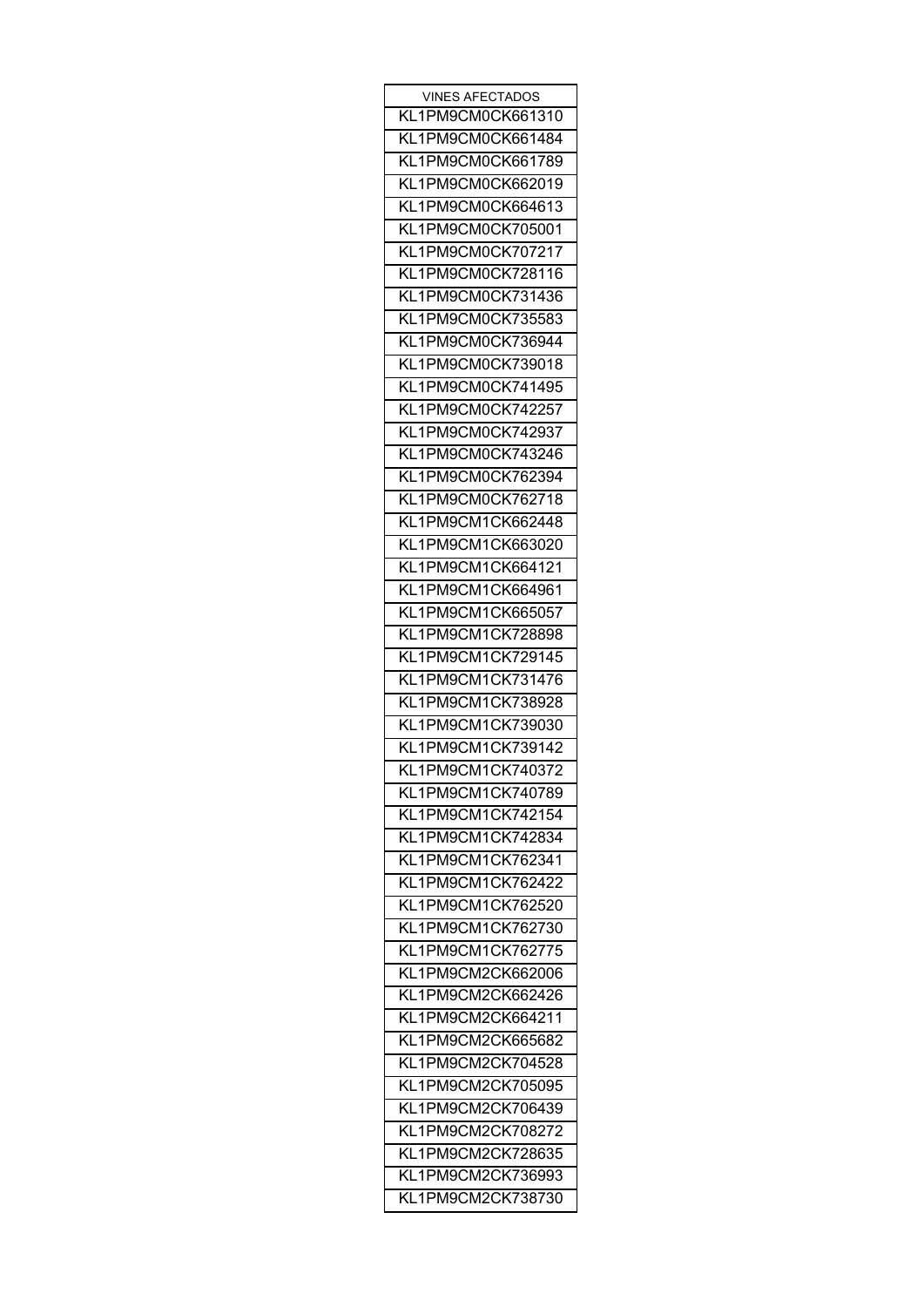| KL1PM9CM2CK739831 |
|-------------------|
| KL1PM9CM2CK740302 |
| KL1PM9CM2CK743491 |
| KL1PM9CM2CK762543 |
| KL1PM9CM2CK762574 |
| KL1PM9CM3CK663102 |
| KL1PM9CM3CK665304 |
| KL1PM9CM3CK691269 |
| KL1PM9CM3CK738347 |
| KL1PM9CM3CK738557 |
| KL1PM9CM3CK738574 |
| KL1PM9CM3CK739675 |
| KL1PM9CM3CK741703 |
| KL1PM9CM3CK742172 |
| KL1PM9CM3CK743161 |
| KL1PM9CM3CK743211 |
| KL1PM9CM3CK744391 |
|                   |
| KL1PM9CM3CK762440 |
| KL1PM9CM3CK762504 |
| KL1PM9CM3CK762647 |
| KL1PM9CM4CK663917 |
| KL1PM9CM4CK664940 |
| KL1PM9CM4CK729656 |
| KL1PM9CM4CK729916 |
| KL1PM9CM4CK738938 |
| KL1PM9CM4CK739071 |
| KL1PM9CM4CK739099 |
| KL1PM9CM4CK741340 |
| KL1PM9CM4CK743041 |
| KL1PM9CM4CK762365 |
| KL1PM9CM4CK762687 |
| KL1PM9CM4CK762818 |
| KL1PM9CM5CK505313 |
| KL1PM9CM5CK661576 |
| KL1PM9CM5CK662274 |
| KL1PM9CM5CK662338 |
| KL1PM9CM5CK662923 |
| KL1PM9CM5CK664655 |
| KL1PM9CM5CK664672 |
| KL1PM9CM5CK666230 |
| KL1PM9CM5CK689815 |
| KL1PM9CM5CK691547 |
| KL1PM9CM5CK707410 |
| KL1PM9CM5CK728175 |
|                   |
| KL1PM9CM5CK736762 |
| KL1PM9CM5CK737023 |
| KL1PM9CM5CK739726 |
| KL1PM9CM5CK740164 |
| KL1PM9CM5CK743243 |
| KL1PM9CM5CK743680 |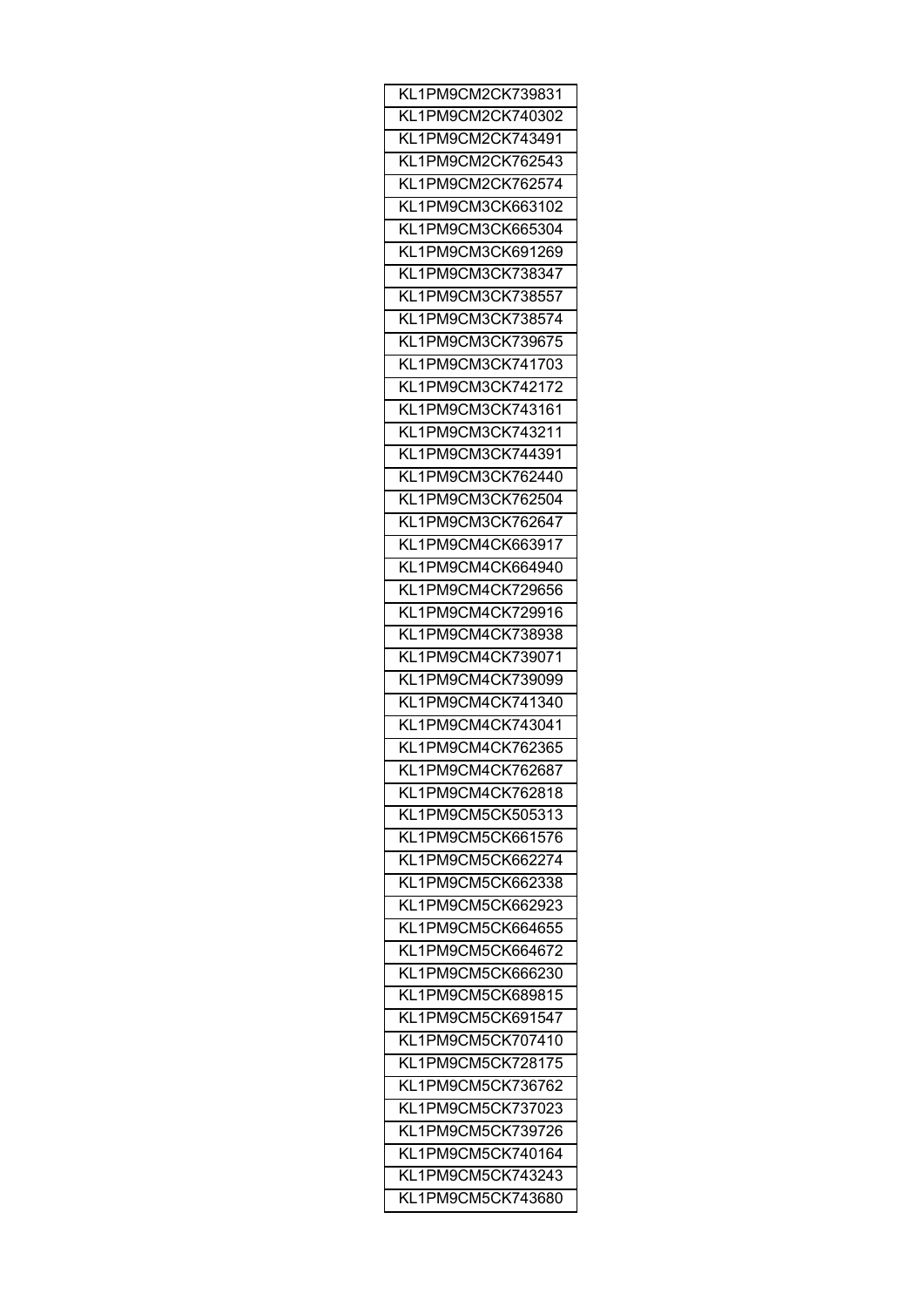| KL1PM9CM5CK744361 |
|-------------------|
| KL1PM9CM5CK762388 |
| KL1PM9CM5CK762486 |
| KL1PM9CM5CK762522 |
| KL1PM9CM5CK762553 |
| KL1PM9CM5CK762570 |
| KL1PM9CM5CK762603 |
| KL1PM9CM5CK762634 |
| KL1PM9CM5CK762701 |
| KL1PM9CM6CK662087 |
| KL1PM9CM6CK666026 |
| KL1PM9CM6CK690181 |
| KL1PM9CM6CK692481 |
| KL1PM9CM6CK693419 |
| KL1PM9CM6CK708386 |
| KL1PM9CM6CK727603 |
| KL1PM9CM6CK730503 |
| KL1PM9CM6CK736057 |
| KL1PM9CM6CK738441 |
| KL1PM9CM6CK739749 |
|                   |
| KL1PM9CM6CK739878 |
| KL1PM9CM6CK739895 |
| KL1PM9CM6CK744031 |
| KL1PM9CM6CK744224 |
| KL1PM9CM6CK744238 |
| KL1PM9CM6CK744272 |
| KL1PM9CM6CK762416 |
| KL1PM9CM6CK762500 |
| KL1PM9CM6CK762822 |
| KL1PM9CM7CK661515 |
| KL1PM9CM7CK661837 |
| KL1PM9CM7CK663667 |
| KL1PM9CM7CK664530 |
| KL1PM9CM7CK665743 |
| KL1PM9CM7CK692053 |
| KL1PM9CM7CK692408 |
| KL1PM9CM7CK707313 |
| KL1PM9CM7CK707540 |
| KL1PM9CM7CK707960 |
| KL1PM9CM7CK727755 |
| KL1PM9CM7CK737444 |
| KL1PM9CM7CK738545 |
| KL1PM9CM7CK739159 |
| KL1PM9CM7CK739761 |
| KL1PM9CM7CK741171 |
| KL1PM9CM7CK741333 |
| KL1PM9CM7CK741512 |
| KL1PM9CM7CK762313 |
| KL1PM9CM7CK762392 |
| KL1PM9CM7CK762425 |
|                   |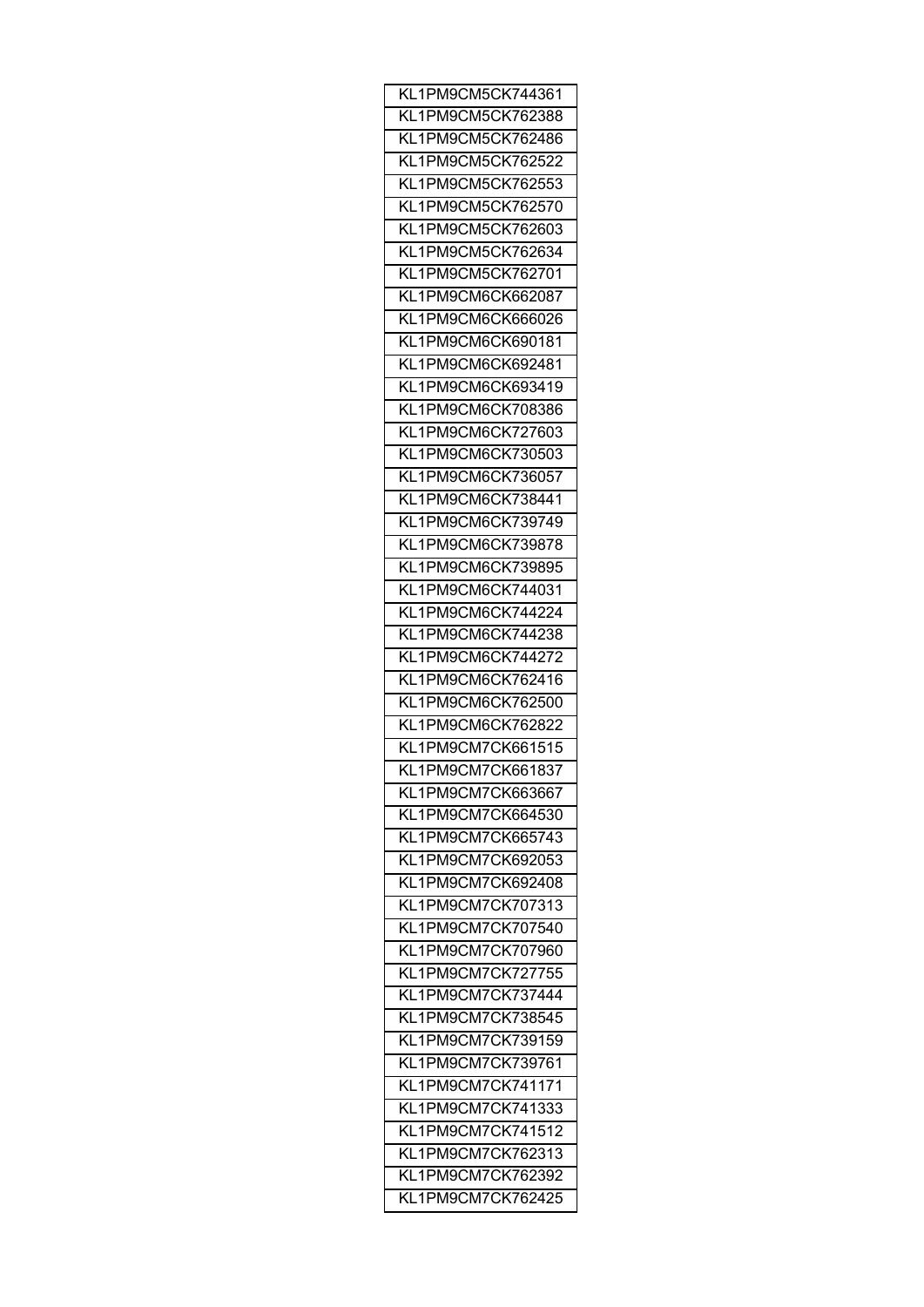| KL1PM9CM7CK762473 |
|-------------------|
| KL1PM9CM7CK762747 |
| KL1PM9CM7CK762781 |
| KL1PM9CM8CK662236 |
| KL1PM9CM8CK662270 |
| KL1PM9CM8CK663578 |
| KL1PM9CM8CK663774 |
| KL1PM9CM8CK664875 |
| KL1PM9CM8CK693132 |
| KL1PM9CM8CK704811 |
| KL1PM9CM8CK728381 |
| KL1PM9CM8CK730034 |
| KL1PM9CM8CK736173 |
| KL1PM9CM8CK737680 |
| KL1PM9CM8CK738912 |
| KL1PM9CM8CK741146 |
| KL1PM9CM8CK742801 |
|                   |
| KL1PM9CM8CK743771 |
| KL1PM9CM8CK743947 |
| KL1PM9CM8CK762420 |
| KL1PM9CM8CK762451 |
| KL1PM9CM8CK762594 |
| KL1PM9CM8CK762658 |
| KL1PM9CM8CK762692 |
| KL1PM9CM8CK762806 |
| KL1PM9CM9CK662567 |
| KL1PM9CM9CK663895 |
| KL1PM9CM9CK664576 |
| KL1PM9CM9CK704719 |
| KL1PM9CM9CK705384 |
| KL1PM9CM9CK707491 |
| KL1PM9CM9CK730902 |
| KL1PM9CM9CK735761 |
| KL1PM9CM9CK737798 |
| KL1PM9CM9CK739356 |
| KL1PM9CM9CK740636 |
| KL1PM9CM9CK741043 |
| KL1PM9CM9CK742967 |
| KL1PM9CM9CK743827 |
| KL1PM9CM9CK743925 |
| KL1PM9CM9CK744475 |
| KL1PM9CM9CK762796 |
| KL1PM9CMXCK691477 |
| KL1PM9CMXCK692192 |
| KL1PM9CMXCK692774 |
| KL1PM9CMXCK704907 |
|                   |
| KL1PM9CMXCK705474 |
| KL1PM9CMXCK707127 |
| KL1PM9CMXCK729399 |
| KL1PM9CMXCK730567 |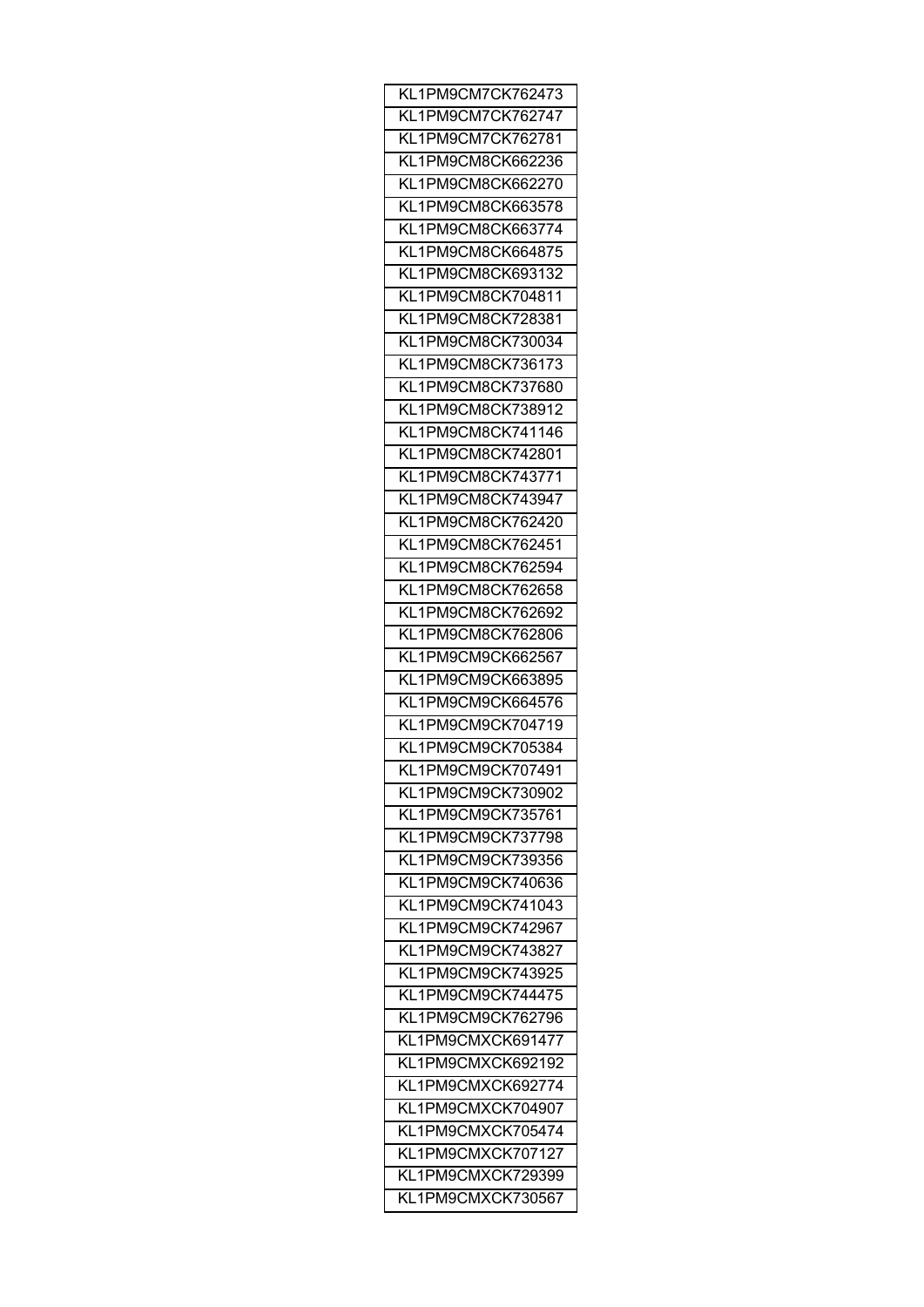| KL1PM9CMXCK736160 |
|-------------------|
| KL1PM9CMXCK739236 |
| KL1PM9CMXCK739351 |
| KL1PM9CMXCK740001 |
| KL1PM9CMXCK740306 |
| KL1PM9CMXCK743383 |
| KL1PM9CMXCK743643 |
| KL1PM9CMXCK762418 |
| KL1PM9CT0DK056065 |
| KL1PM9CT0DK056812 |
| KL1PM9CT0DK057068 |
| KL1PM9CT0DK057118 |
| KL1PM9CT0DK057670 |
| KL1PM9CT0DK057975 |
| KL1PM9CT0DK058107 |
| KL1PM9CT0DK058642 |
| KL1PM9CT0DK066918 |
| KL1PM9CT0DK067406 |
| KL1PM9CT0DK068717 |
| KL1PM9CT0DK068894 |
|                   |
| KL1PM9CT0DK081077 |
| KL1PM9CT0DK081841 |
| KL1PM9CT0DK082715 |
| KL1PM9CT0DK083296 |
| KL1PM9CT0DK083573 |
| KL1PM9CT0DK084481 |
| KL1PM9CT0DK089079 |
| KL1PM9CT0DK089597 |
| KL1PM9CT0DK089681 |
| KL1PM9CT0DK089874 |
| KL1PM9CT0DK089972 |
| KL1PM9CT0DK090197 |
| KL1PM9CT0DK090538 |
| KL1PM9CT0DK090586 |
| KL1PM9CT0DK090863 |
| KL1PM9CT0DK116989 |
| KL1PM9CT0DK117561 |
| KL1PM9CT0DK122100 |
| KL1PM9CT0DK122808 |
| KL1PM9CT0DK123151 |
| KL1PM9CT0DK124462 |
| KL1PM9CT1DK056284 |
| KL1PM9CT1DK056561 |
| KL1PM9CT1DK056950 |
| KL1PM9CT1DK057385 |
| KL1PM9CT1DK057600 |
| KL1PM9CT1DK057645 |
| KL1PM9CT1DK058018 |
| KL1PM9CT1DK058147 |
| KL1PM9CT1DK058889 |
|                   |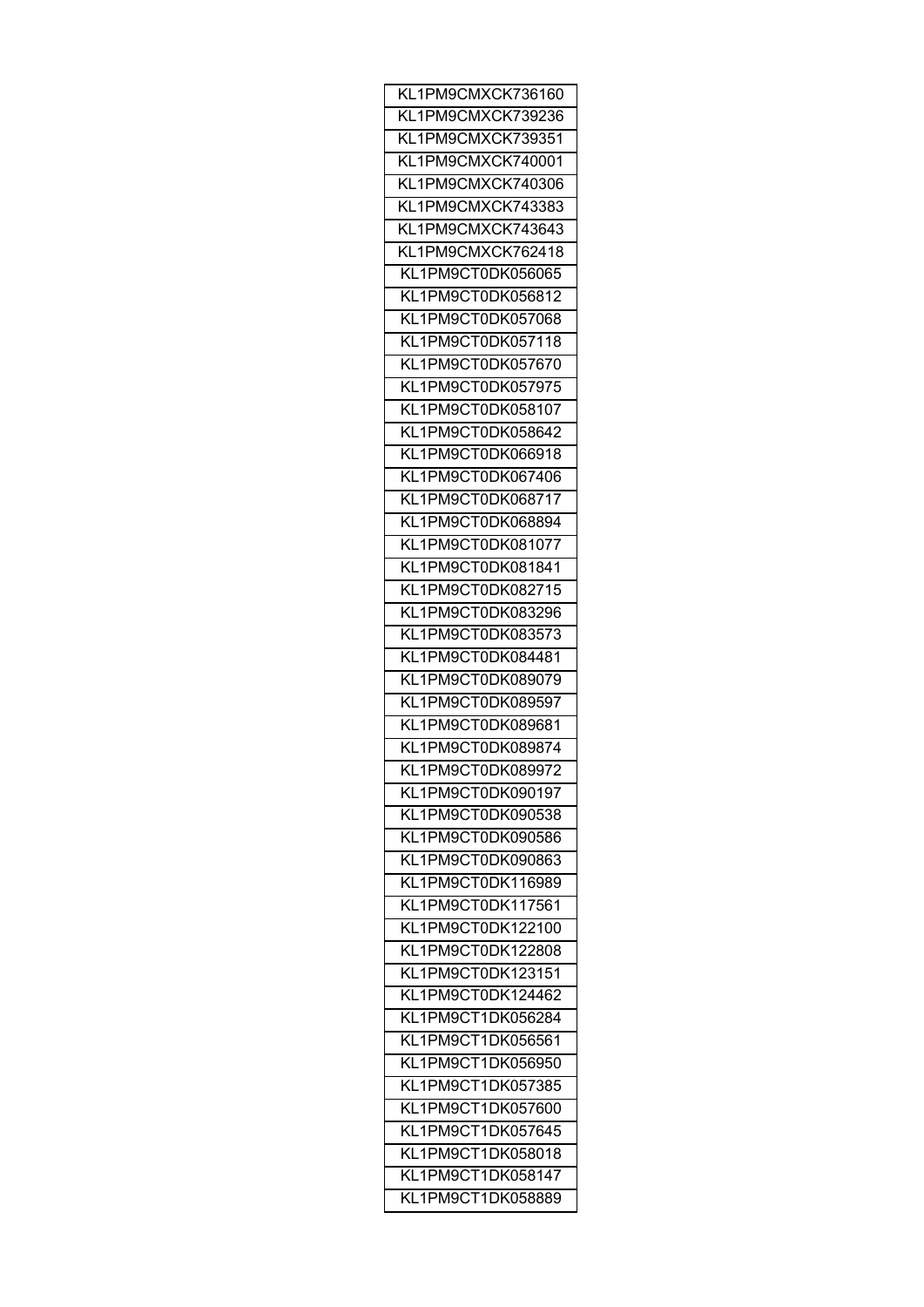| KL1PM9CT1DK065907 |
|-------------------|
| KL1PM9CT1DK067897 |
| KL1PM9CT1DK067947 |
| KL1PM9CT1DK083985 |
| KL1PM9CT1DK089561 |
| KL1PM9CT1DK119299 |
| KL1PM9CT1DK119660 |
| KL1PM9CT1DK121375 |
| KL1PM9CT1DK121408 |
| KL1PM9CT1DK124518 |
| KL1PM9CT2DK055774 |
| KL1PM9CT2DK056603 |
| KL1PM9CT2DK056830 |
| KL1PM9CT2DK056911 |
| KL1PM9CT2DK057105 |
| KL1PM9CT2DK057587 |
| KL1PM9CT2DK082585 |
|                   |
| KL1PM9CT2DK089357 |
| KL1PM9CT2DK090346 |
| KL1PM9CT2DK090699 |
| KL1PM9CT2DK090931 |
| KL1PM9CT2DK119697 |
| KL1PM9CT2DK119800 |
| KL1PM9CT2DK120347 |
| KL1PM9CT2DK121076 |
| KL1PM9CT2DK121269 |
| KL1PM9CT2DK121580 |
| KL1PM9CT3DK055881 |
| KL1PM9CT3DK055895 |
| KL1PM9CT3DK055931 |
| KL1PM9CT3DK055976 |
| KL1PM9CT3DK056111 |
| KL1PM9CT3DK056416 |
| KL1PM9CT3DK057999 |
| KL1PM9CT3DK058232 |
| KL1PM9CT3DK066640 |
| KL1PM9CT3DK067030 |
| KL1PM9CT3DK067643 |
| KL1PM9CT3DK081302 |
| KL1PM9CT3DK084507 |
| KL1PM9CT3DK084524 |
| KL1PM9CT3DK084538 |
| KL1PM9CT3DK089092 |
| KL1PM9CT3DK089206 |
|                   |
| KL1PM9CT3DK089500 |
| KL1PM9CT3DK089836 |
| KL1PM9CT3DK090064 |
| KL1PM9CT3DK090307 |
| KL1PM9CT3DK090338 |
| KL1PM9CT3DK117781 |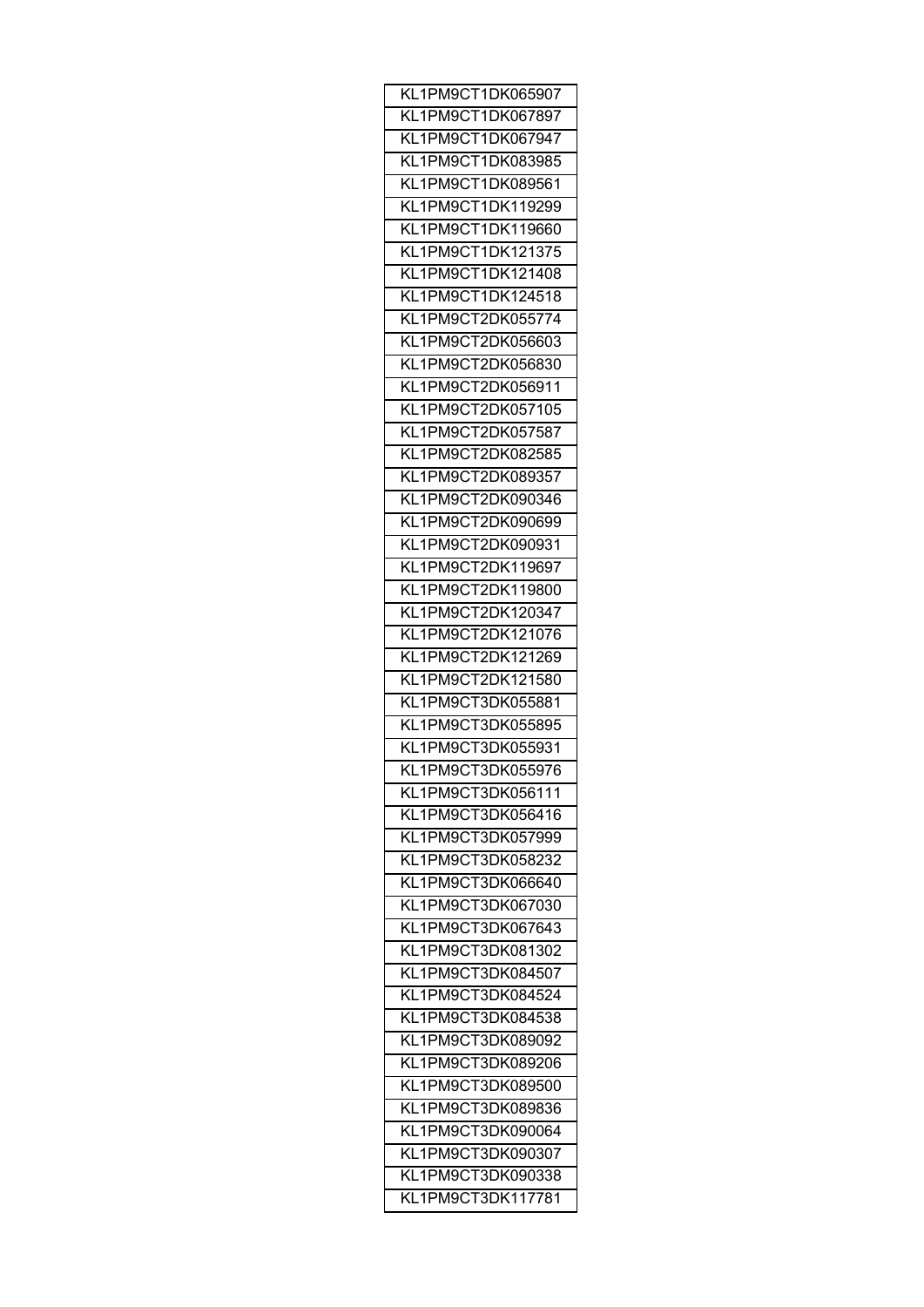| KL1PM9CT3DK118607 |
|-------------------|
| KL1PM9CT3DK119448 |
| KL1PM9CT3DK120275 |
| KL1PM9CT3DK122608 |
| KL1PM9CT3DK122611 |
| KL1PM9CT3DK122866 |
| KL1PM9CT4DK012036 |
| KL1PM9CT4DK055646 |
| KL1PM9CT4DK057090 |
| KL1PM9CT4DK057719 |
| KL1PM9CT4DK058076 |
| KL1PM9CT4DK058269 |
| KL1PM9CT4DK058630 |
| KL1PM9CT4DK066601 |
| KL1PM9CT4DK067120 |
| KL1PM9CT4DK068090 |
| KL1PM9CT4DK081874 |
|                   |
| KL1PM9CT4DK083141 |
| KL1PM9CT4DK083219 |
| KL1PM9CT4DK089635 |
| KL1PM9CT4DK090204 |
| KL1PM9CT4DK117188 |
| KL1PM9CT4DK119667 |
| KL1PM9CT4DK120852 |
| KL1PM9CT4DK121158 |
| KL1PM9CT4DK121516 |
| KL1PM9CT4DK124125 |
| KL1PM9CT5DK056336 |
| KL1PM9CT5DK056546 |
| KL1PM9CT5DK057115 |
| KL1PM9CT5DK057177 |
| KL1PM9CT5DK058507 |
| KL1PM9CT5DK069622 |
| KL1PM9CT5DK082810 |
| KL1PM9CT5DK090325 |
| KL1PM9CT5DK118110 |
| KL1PM9CT5DK118656 |
| KL1PM9CT5DK120701 |
| KL1PM9CT5DK121475 |
| KL1PM9CT5DK122741 |
| KL1PM9CT5DK122822 |
| KL1PM9CT5DK124408 |
| KL1PM9CT6DK055731 |
| KL1PM9CT6DK055762 |
| KL1PM9CT6DK055924 |
|                   |
| KL1PM9CT6DK056247 |
| KL1PM9CT6DK057401 |
| KL1PM9CT6DK057544 |
| KL1PM9CT6DK058483 |
| KL1PM9CT6DK069371 |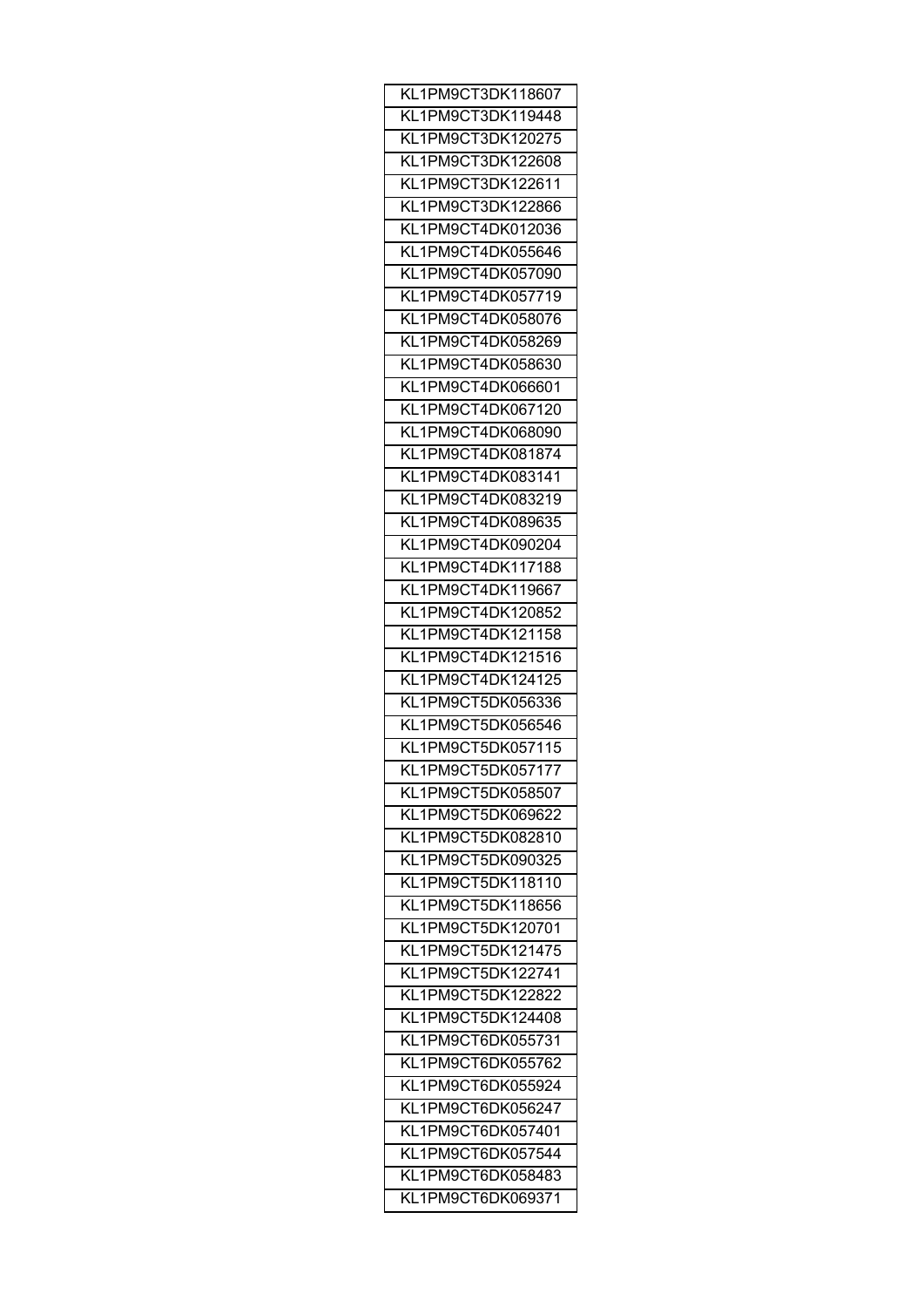| KL1PM9CT6DK082508 |
|-------------------|
| KL1PM9CT6DK083237 |
| KL1PM9CT6DK084209 |
| KL1PM9CT6DK084338 |
| KL1PM9CT6DK084694 |
| KL1PM9CT6DK089085 |
| KL1PM9CT6DK089832 |
| KL1PM9CT6DK089944 |
| KL1PM9CT6DK090575 |
| KL1PM9CT6DK117144 |
| KL1PM9CT6DK117421 |
| KL1PM9CT6DK119864 |
| KL1PM9CT6DK120237 |
| KL1PM9CT7DK056127 |
| KL1PM9CT7DK056340 |
|                   |
| KL1PM9CT7DK057164 |
| KL1PM9CT7DK057357 |
| KL1PM9CT7DK057553 |
| KL1PM9CT7DK057634 |
| KL1PM9CT7DK057908 |
| KL1PM9CT7DK066091 |
| KL1PM9CT7DK067175 |
| KL1PM9CT7DK067547 |
| KL1PM9CT7DK068584 |
| KL1PM9CT7DK068696 |
| KL1PM9CT7DK081447 |
| KL1PM9CT7DK082419 |
| KL1PM9CT7DK082856 |
| KL1PM9CT7DK083179 |
| KL1PM9CT7DK084803 |
| KL1PM9CT7DK089127 |
| KL1PM9CT7DK089192 |
| KL1PM9CT7DK089211 |
| KL1PM9CT7DK089418 |
| KL1PM9CT7DK089841 |
| KL1PM9CT7DK089869 |
| KL1PM9CT7DK090214 |
| KL1PM9CT7DK090519 |
| KL1PM9CT7DK090696 |
| KL1PM9CT7DK119467 |
| KL1PM9CT7DK120246 |
|                   |
| KL1PM9CT7DK121851 |
| KL1PM9CT8DK056394 |
| KL1PM9CT8DK056637 |
| KL1PM9CT8DK056895 |
| KL1PM9CT8DK056931 |
| KL1PM9CT8DK057691 |
| KL1PM9CT8DK057898 |
| KL1PM9CT8DK066715 |
| KL1PM9CT8DK067332 |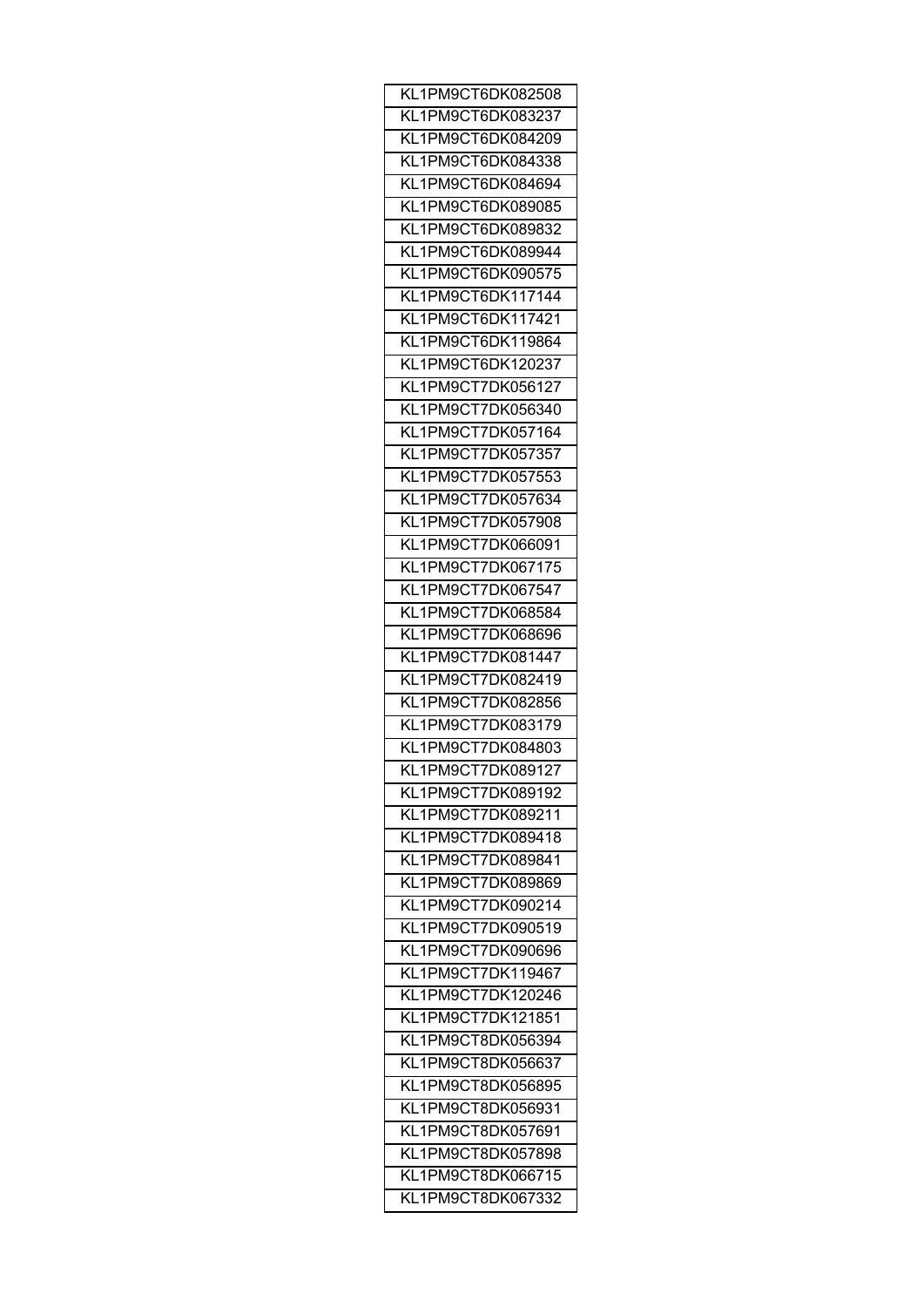| KL1PM9CT8DK067394 |
|-------------------|
| KL1PM9CT8DK083224 |
| KL1PM9CT8DK089069 |
| KL1PM9CT8DK089122 |
| KL1PM9CT8DK089265 |
| KL1PM9CT8DK089394 |
| KL1PM9CT8DK090383 |
| KL1PM9CT8DK090738 |
| KL1PM9CT8DK090948 |
| KL1PM9CT8DK117498 |
| KL1PM9CT8DK118246 |
| KL1PM9CT8DK118389 |
| KL1PM9CT8DK119414 |
| KL1PM9CT8DK119705 |
| KL1PM9CT8DK121843 |
|                   |
| KL1PM9CT8DK122944 |
| KL1PM9CT8DK123575 |
| KL1PM9CT8DK124063 |
| KL1PM9CT8DK124676 |
| KL1PM9CT9DK055884 |
| KL1PM9CT9DK056047 |
| KL1PM9CT9DK056484 |
| KL1PM9CT9DK056744 |
| KL1PM9CT9DK057151 |
| KL1PM9CT9DK057229 |
| KL1PM9CT9DK057263 |
| KL1PM9CT9DK057361 |
| KL1PM9CT9DK058462 |
| KL1PM9CT9DK066514 |
| KL1PM9CT9DK066755 |
| KL1PM9CT9DK066979 |
| KL1PM9CT9DK067453 |
| KL1PM9CT9DK068621 |
| KL1PM9CT9DK069400 |
| KL1PM9CT9DK081112 |
| KL1PM9CT9DK081403 |
| KL1PM9CT9DK081935 |
| KL1PM9CT9DK083586 |
| KL1PM9CT9DK090313 |
| KL1PM9CT9DK117011 |
| KL1PM9CT9DK118451 |
|                   |
| KL1PM9CT9DK120118 |
| KL1PM9CT9DK120121 |
| KL1PM9CT9DK120667 |
| KL1PM9CT9DK120992 |
| KL1PM9CT9DK121186 |
| KL1PM9CT9DK122290 |
| KL1PM9CT9DK122869 |
| KL1PM9CT9DK123097 |
| KL1PM9CT9DK124105 |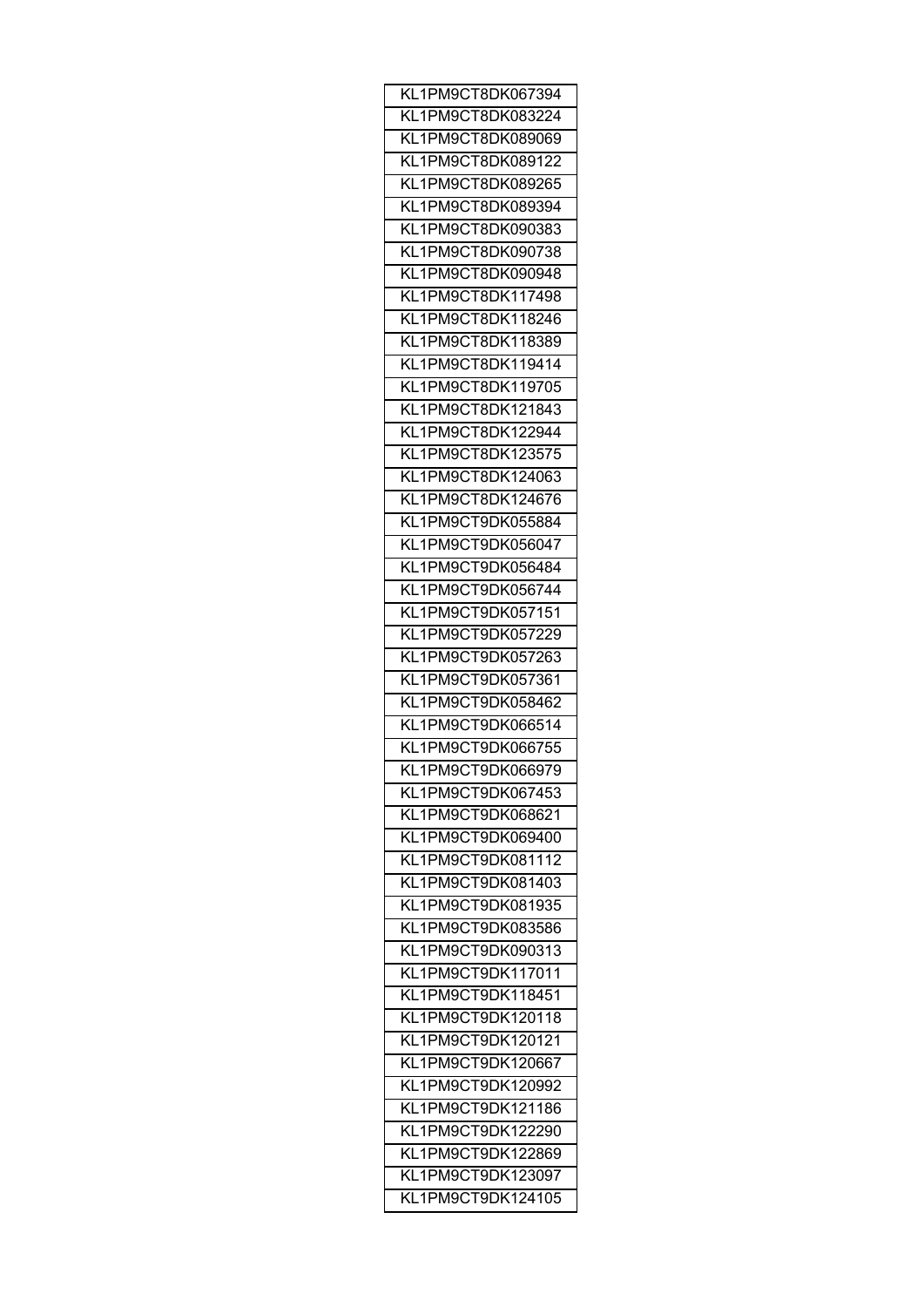| KL1PM9CTXDK055697                      |
|----------------------------------------|
| KL1PM9CTXDK055716                      |
| KL1PM9CTXDK056476                      |
| KL1PM9CTXDK056493                      |
| KL1PM9CTXDK056610                      |
| KL1PM9CTXDK056879                      |
| KL1PM9CTXDK057269                      |
| KL1PM9CTXDK058471                      |
| KL1PM9CTXDK058776                      |
| KL1PM9CTXDK066067                      |
| KL1PM9CTXDK069163                      |
| KL1PM9CTXDK081099                      |
| KL1PM9CTXDK081328                      |
| KL1PM9CTXDK082169                      |
| KL1PM9CTXDK082690                      |
| KL1PM9CTXDK089042                      |
| KL1PM9CTXDK089333                      |
|                                        |
| KL1PM9CTXDK089509                      |
| KL1PM9CTXDK089574                      |
| KL1PM9CTXDK089705                      |
| KL1PM9CTXDK089865                      |
| KL1PM9CTXDK090126                      |
| KL1PM9CTXDK090255                      |
| KL1PM9CTXDK090269                      |
| KL1PM9CTXDK090546                      |
| KL1PM9CTXDK090921                      |
| KL1PM9CTXDK091017                      |
| KL1PM9CTXDK120208                      |
| KL1PM9CTXDK120659                      |
| KL1PM9CTXDK123416                      |
| KL1PJ5C50BK000014                      |
| KL1PJ5C50BK000630                      |
| KL1PJ5C50BK000644                      |
| KL1PJ5C50BK001275                      |
| KL1PJ5C50BK001289                      |
| KL1PJ5C50BK001826                      |
| KL1PJ5C50BK006329                      |
| KL1PJ5C50BK009697                      |
| KL1PJ5C50BK011577                      |
| KL1PJ5C50BK034356                      |
| KL1PJ5C50BK045289                      |
| KL1PJ5C50BK045552                      |
| KL1PJ5C50BK046152                      |
| KL1PJ5C50BK047088                      |
| KL1PJ5C50BK073514                      |
| KL1PJ5C50BK077580                      |
| KL1PJ5C50BK079071                      |
| KL1PJ5C50BK084660                      |
|                                        |
|                                        |
| KL1PJ5C50BK127071<br>KL1PJ5C50BK127975 |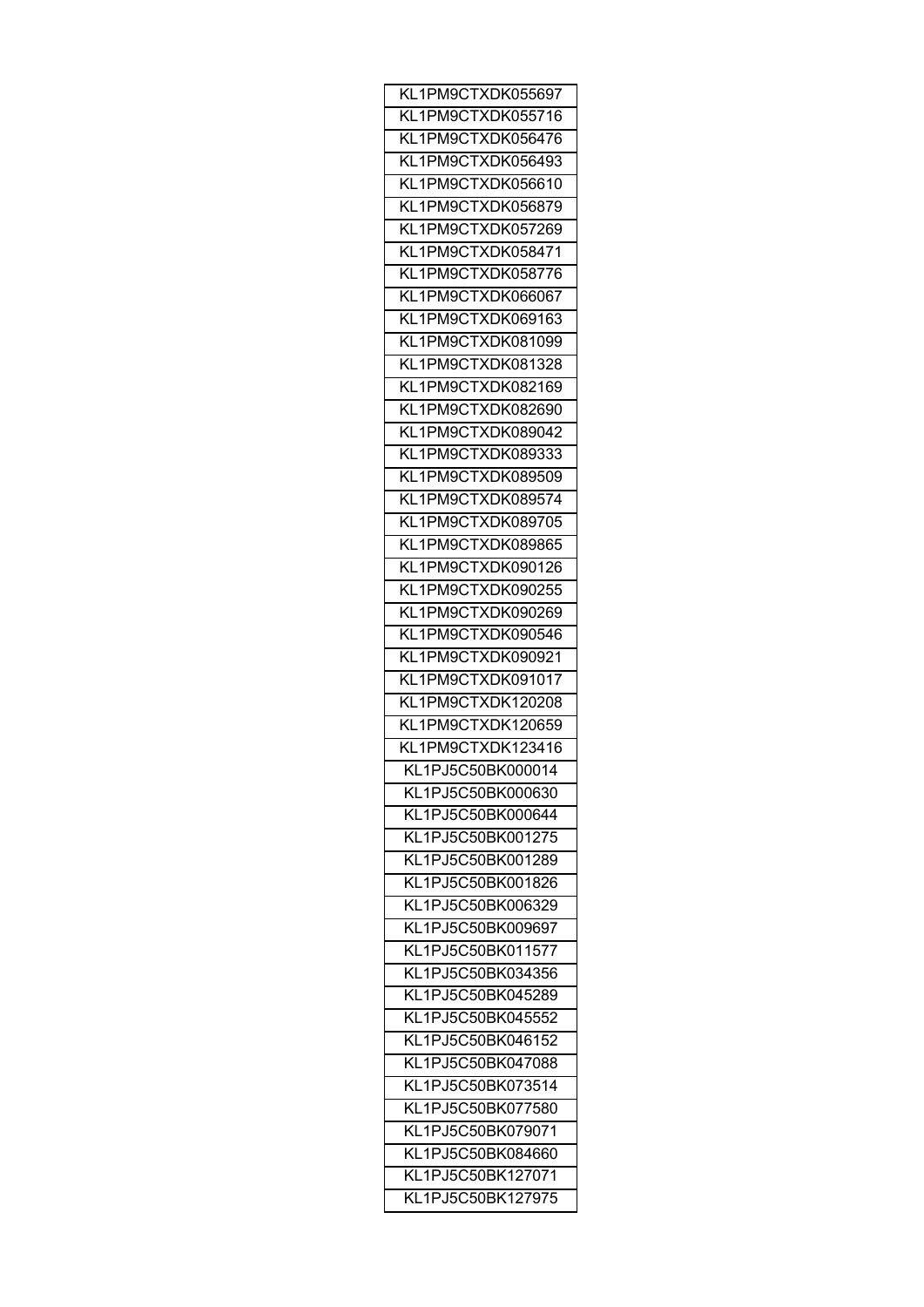| KL1PJ5C50BK128723 |
|-------------------|
| KL1PJ5C50BK128866 |
| KL1PJ5C50BK128897 |
| KL1PJ5C50BK140788 |
| KL1PJ5C50CK505696 |
| KL1PJ5C50CK506752 |
| KL1PJ5C50CK519601 |
| KL1PJ5C50CK556308 |
| KL1PJ5C50CK567373 |
| KL1PJ5C50CK599823 |
| KL1PJ5C50CK626275 |
| KL1PJ5C50CK634683 |
| KL1PJ5C50CK635428 |
| KL1PJ5C50CK636174 |
|                   |
| KL1PJ5C50CK637065 |
| KL1PJ5C50CK640418 |
| KL1PJ5C50CK642136 |
| KL1PJ5C50CK642671 |
| KL1PJ5C50CK643402 |
| KL1PJ5C50CK647675 |
| KL1PJ5C50CK648387 |
| KL1PJ5C50CK663746 |
| KL1PJ5C50CK667683 |
| KL1PJ5C50CK667991 |
| KL1PJ5C50CK668249 |
| KL1PJ5C50CK668901 |
| KL1PJ5C50CK669496 |
| KL1PJ5C50CK705171 |
| KL1PJ5C50CK706143 |
| KL1PJ5C50CK707700 |
| KL1PJ5C50CK707969 |
| KL1PJ5C50CK708376 |
| KL1PJ5C50CK723251 |
| KL1PJ5C50CK741619 |
| KL1PJ5C50CK741782 |
| KL1PJ5C50CK742009 |
| KL1PJ5C50DK006706 |
| KL1PJ5C50DK006768 |
| KL1PJ5C50DK007158 |
| KL1PJ5C50DK007547 |
| KL1PJ5C50DK008424 |
|                   |
| KL1PJ5C50DK008455 |
| KL1PJ5C50DK008956 |
| KL1PJ5C50DK009072 |
| KL1PJ5C50DK009251 |
| KL1PJ5C50DK009802 |
| KL1PJ5C50DK010111 |
| KL1PJ5C50DK011436 |
| KL1PJ5C50DK011761 |
| KL1PJ5C50DK046753 |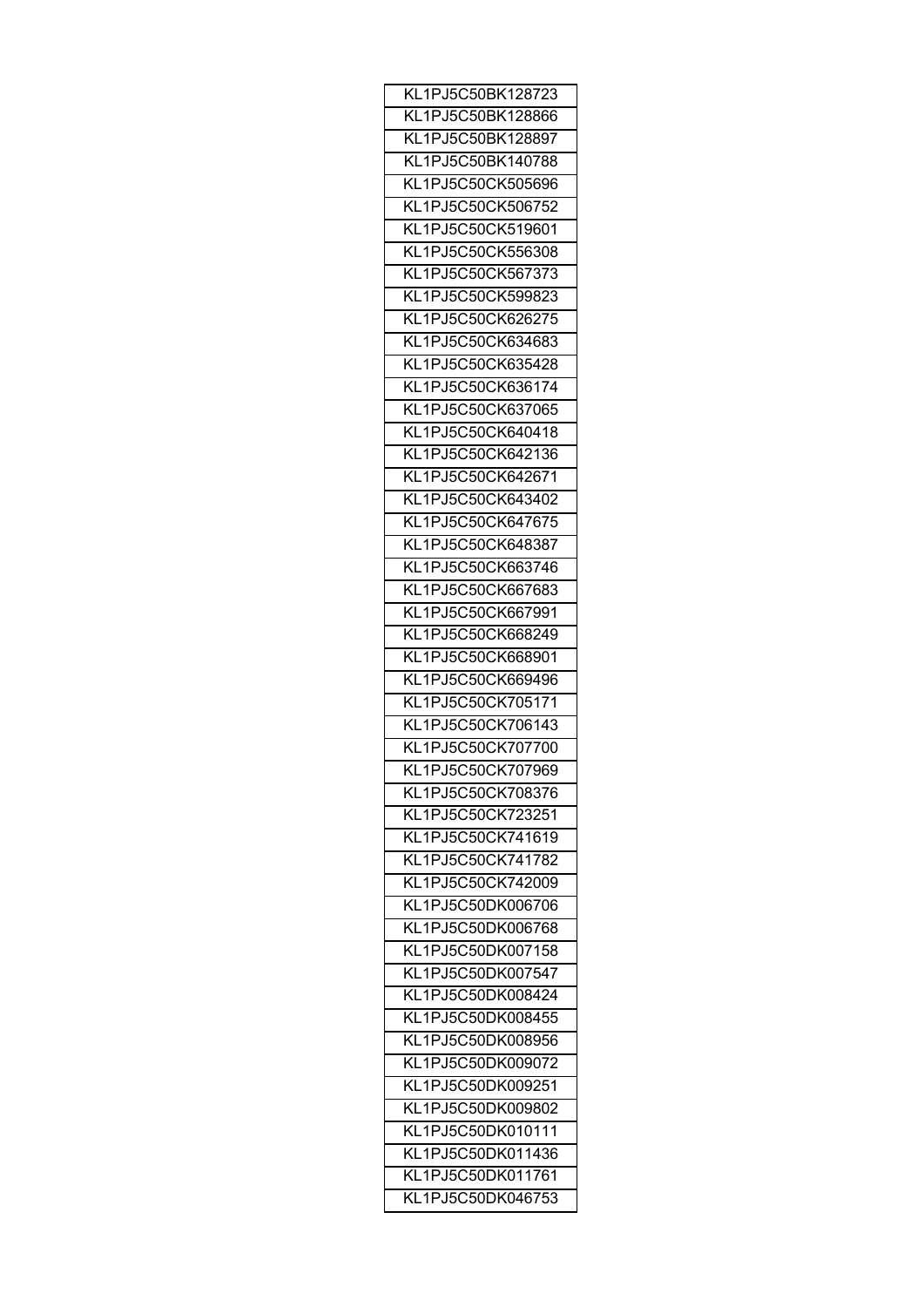| KL1PJ5C50DK046848 |
|-------------------|
| KL1PJ5C50DK049670 |
| KL1PJ5C50DK066159 |
| KL1PJ5C50DK067442 |
| KL1PJ5C50DK067540 |
| KL1PJ5C50DK067764 |
| KL1PJ5C50DK069384 |
| KL1PJ5C50DK077050 |
| KL1PJ5C50DK077792 |
| KL1PJ5C50DK078294 |
| KL1PJ5C50DK079297 |
| KL1PJ5C50DK079655 |
| KL1PJ5C50DK088968 |
| KL1PJ5C50DK089067 |
|                   |
| KL1PJ5C50DK089229 |
| KL1PJ5C50DK089263 |
| KL1PJ5C50DK090512 |
| KL1PJ5C50DK091000 |
| KL1PJ5C50DK110788 |
| KL1PJ5C50DK111892 |
| KL1PJ5C50DK112721 |
| KL1PJ5C50DK113514 |
| KL1PJ5C50DK114680 |
| KL1PJ5C50DK121175 |
| KL1PJ5C50DK124108 |
| KL1PJ5C50DK124304 |
| KL1PJ5C50DK124626 |
| KL1PJ5C51BK000541 |
| KL1PJ5C51BK000829 |
| KL1PJ5C51BK000846 |
| KL1PJ5C51BK001267 |
| KL1PJ5C51BK001270 |
| KL1PJ5C51BK001284 |
| KL1PJ5C51BK009630 |
| KL1PJ5C51BK023544 |
| KL1PJ5C51BK045415 |
|                   |
| KL1PJ5C51BK045690 |
| KL1PJ5C51BK046340 |
| KL1PJ5C51BK048041 |
| KL1PJ5C51BK062053 |
| KL1PJ5C51BK073831 |
| KL1PJ5C51BK075241 |
| KL1PJ5C51BK077832 |
| KL1PJ5C51BK083212 |
| KL1PJ5C51BK125989 |
| KL1PJ5C51BK137639 |
| KL1PJ5C51BK139195 |
| KL1PJ5C51BK139682 |
| KL1PJ5C51BK139889 |
| KL1PJ5C51BK140993 |
|                   |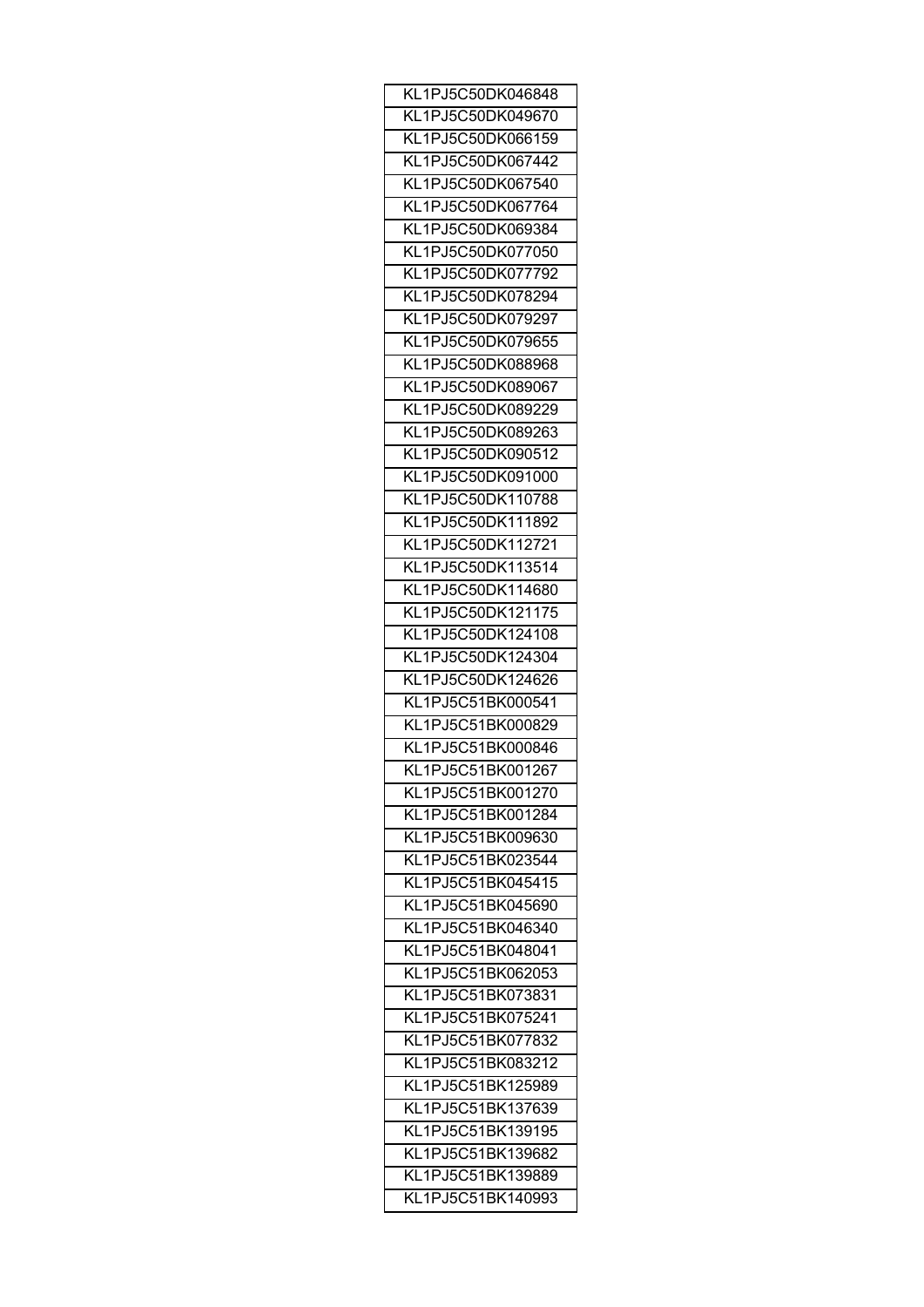| KL1PJ5C51BK141321                      |
|----------------------------------------|
| KL1PJ5C51BK141531                      |
| KL1PJ5C51CK505951                      |
| KL1PJ5C51CK506467                      |
| KL1PJ5C51CK506727                      |
| KL1PJ5C51CK506825                      |
| KL1PJ5C51CK523754                      |
| KL1PJ5C51CK559427                      |
| KL1PJ5C51CK567964                      |
| KL1PJ5C51CK569150                      |
| KL1PJ5C51CK570699                      |
| KL1PJ5C51CK620551                      |
| KL1PJ5C51CK625281                      |
| KL1PJ5C51CK638919                      |
| KL1PJ5C51CK642999                      |
| KL1PJ5C51CK644154                      |
| KL1PJ5C51CK645000                      |
| KL1PJ5C51CK645515                      |
| KL1PJ5C51CK647085                      |
| KL1PJ5C51CK649256                      |
|                                        |
| KL1PJ5C51CK650696<br>KL1PJ5C51CK650875 |
|                                        |
| KL1PJ5C51CK666686<br>KL1PJ5C51CK668602 |
|                                        |
| KL1PJ5C51CK672178                      |
| KL1PJ5C51CK672214                      |
| KL1PJ5C51CK672374                      |
| KL1PJ5C51CK704868                      |
| KL1PJ5C51CK705342                      |
| KL1PJ5C51CK706300                      |
| KL1PJ5C51CK706894                      |
| KL1PJ5C51CK723971                      |
| KL1PJ5C51CK743492                      |
| KL1PJ5C51CK744030                      |
| KL1PJ5C51DK006486                      |
| KL1PJ5C51DK007041                      |
| KL1PJ5C51DK007413                      |
| KL1PJ5C51DK007847                      |
| KL1PJ5C51DK008528                      |
| KL1PJ5C51DK008996                      |
| KL1PJ5C51DK009484                      |
| KL1PJ5C51DK009789                      |
| KL1PJ5C51DK010117                      |
| KL1PJ5C51DK010358                      |
| KL1PJ5C51DK011493                      |
| KL1PJ5C51DK047474                      |
| KL1PJ5C51DK050276                      |
| KL1PJ5C51DK066994                      |
| KL1PJ5C51DK067014                      |
| KL1PJ5C51DK067871                      |
|                                        |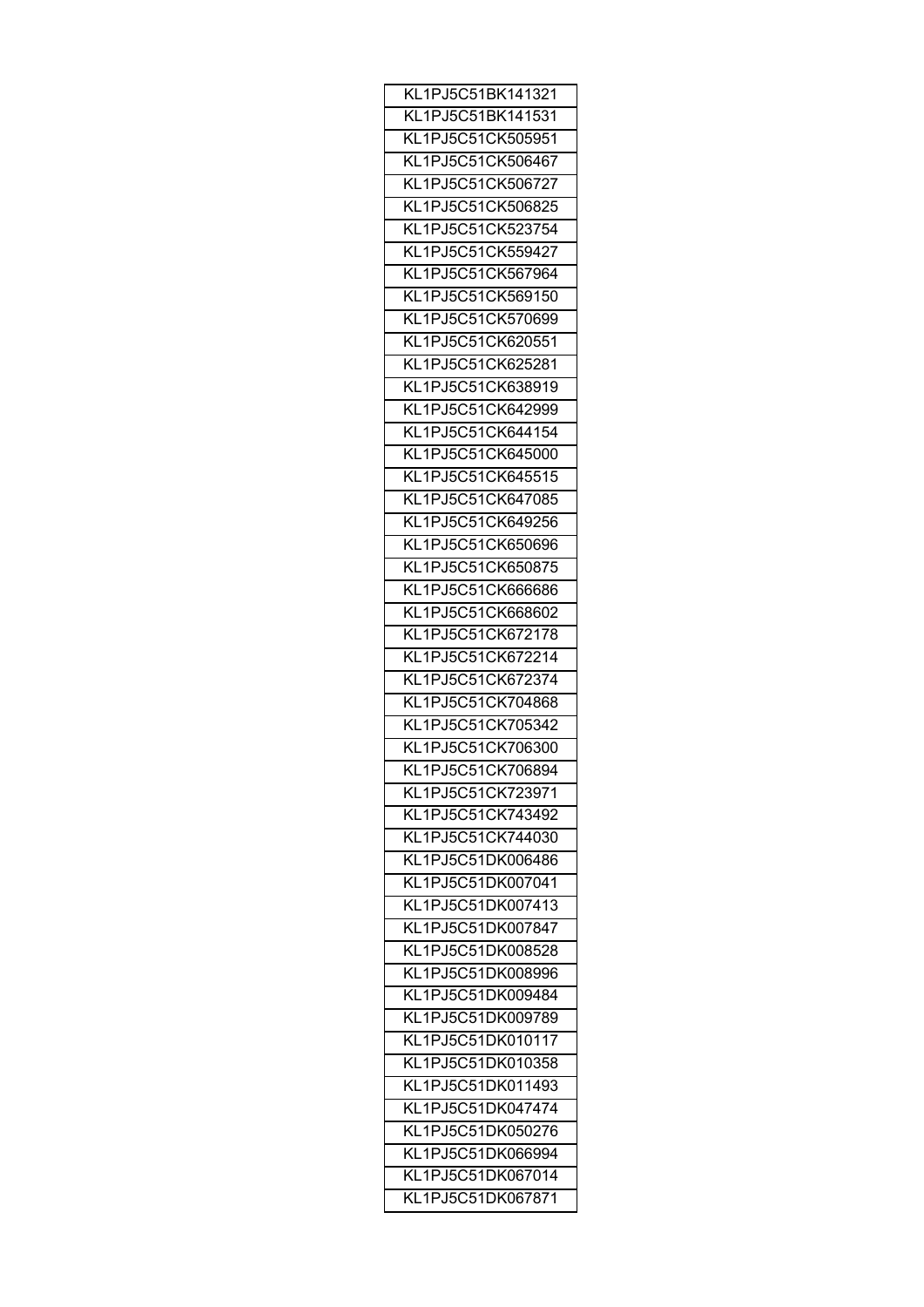| KL1PJ5C51DK068535 |
|-------------------|
| KL1PJ5C51DK078109 |
| KL1PJ5C51DK079065 |
| KL1PJ5C51DK079406 |
| KL1PJ5C51DK080443 |
| KL1PJ5C51DK088980 |
| KL1PJ5C51DK089465 |
| KL1PJ5C51DK089532 |
| KL1PJ5C51DK090132 |
| KL1PJ5C51DK090423 |
| KL1PJ5C51DK090468 |
|                   |
| KL1PJ5C51DK090891 |
| KL1PJ5C51DK112243 |
| KL1PJ5C51DK123940 |
| KL1PJ5C51DK124277 |
| KL1PJ5C52BK000001 |
| KL1PJ5C52BK000032 |
| KL1PJ5C52BK000290 |
| KL1PJ5C52BK000600 |
| KL1PJ5C52BK000807 |
| KL1PJ5C52BK001276 |
| KL1PJ5C52BK002671 |
| KL1PJ5C52BK006056 |
| KL1PJ5C52BK048887 |
| KL1PJ5C52BK049179 |
| KL1PJ5C52BK049778 |
| KL1PJ5C52BK049926 |
| KL1PJ5C52BK073112 |
| KL1PJ5C52BK073319 |
| KL1PJ5C52BK074163 |
| KL1PJ5C52BK074647 |
|                   |
| KL1PJ5C52BK075233 |
| KL1PJ5C52BK084496 |
| KL1PJ5C52BK125936 |
| KL1PJ5C52BK126164 |
| KL1PJ5C52BK127413 |
| KL1PJ5C52BK136189 |
| KL1PJ5C52BK136435 |
| KL1PJ5C52BK136483 |
| KL1PJ5C52BK136533 |
| KL1PJ5C52BK139531 |
| KL1PJ5C52BK140324 |
| KL1PJ5C52BK140839 |
| KL1PJ5C52BK141084 |
| KL1PJ5C52BK141263 |
| KL1PJ5C52BK142963 |
| KL1PJ5C52BK143370 |
| KL1PJ5C52BK144423 |
| KL1PJ5C52CK641571 |
|                   |
| KL1PJ5C52CK641604 |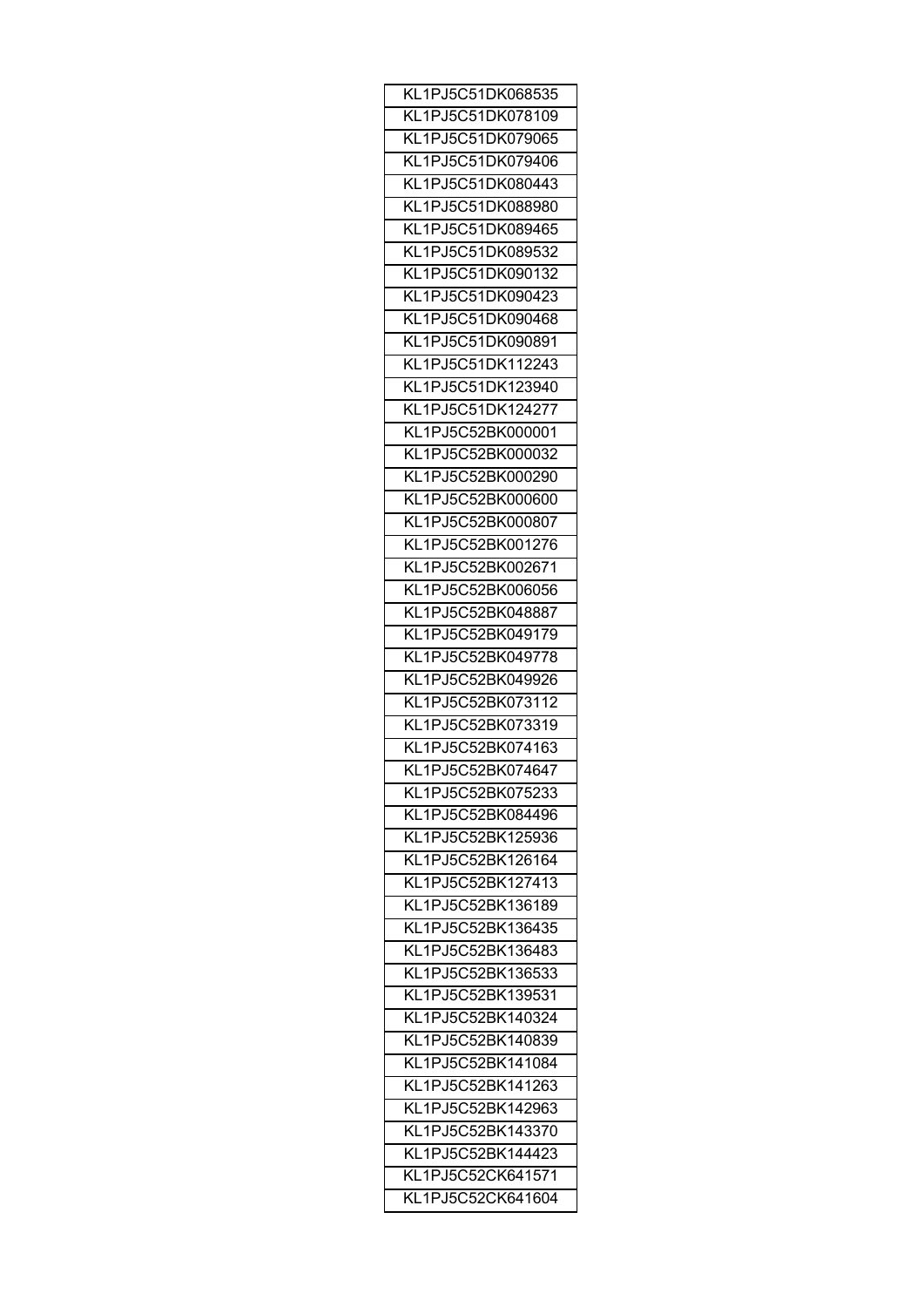| KL1PJ5C52CK642204 |
|-------------------|
| KL1PJ5C52CK645569 |
| KL1PJ5C52CK646107 |
| KL1PJ5C52CK647547 |
| KL1PJ5C52CK666034 |
| KL1PJ5C52CK669077 |
| KL1PJ5C52CK669547 |
| KL1PJ5C52CK671704 |
| KL1PJ5C52CK672268 |
| KL1PJ5C52CK672559 |
| KL1PJ5C52CK682797 |
| KL1PJ5C52CK705074 |
| KL1PJ5C52CK706385 |
| KL1PJ5C52CK706953 |
| KL1PJ5C52CK723073 |
| KL1PJ5C52CK724935 |
| KL1PJ5C52CK725552 |
| KL1PJ5C52CK726149 |
| KL1PJ5C52CK741976 |
|                   |
| KL1PJ5C52CK742433 |
| KL1PJ5C52CK742657 |
| KL1PJ5C52DK006786 |
| KL1PJ5C52DK007839 |
| KL1PJ5C52DK008439 |
| KL1PJ5C52DK010983 |
| KL1PJ5C52DK011034 |
| KL1PJ5C52DK011597 |
| KL1PJ5C52DK011888 |
| KL1PJ5C52DK047208 |
| KL1PJ5C52DK066664 |
| KL1PJ5C52DK068995 |
| KL1PJ5C52DK076868 |
| KL1PJ5C52DK076952 |
| KL1PJ5C52DK078541 |
| KL1PJ5C52DK088972 |
| KL1PJ5C52DK089409 |
| KL1PJ5C52DK089622 |
| KL1PJ5C52DK089961 |
| KL1PJ5C52DK090155 |
| KL1PJ5C52DK090334 |
| KL1PJ5C52DK090494 |
| KL1PJ5C52DK090866 |
| KL1PJ5C52DK090964 |
| KL1PJ5C52DK114311 |
| KL1PJ5C52DK122148 |
| KL1PJ5C52DK123252 |
| KL1PJ5C52DK124644 |
| KL1PJ5C53BK000850 |
| KL1PJ5C53BK001268 |
| KL1PJ5C53BK001271 |
|                   |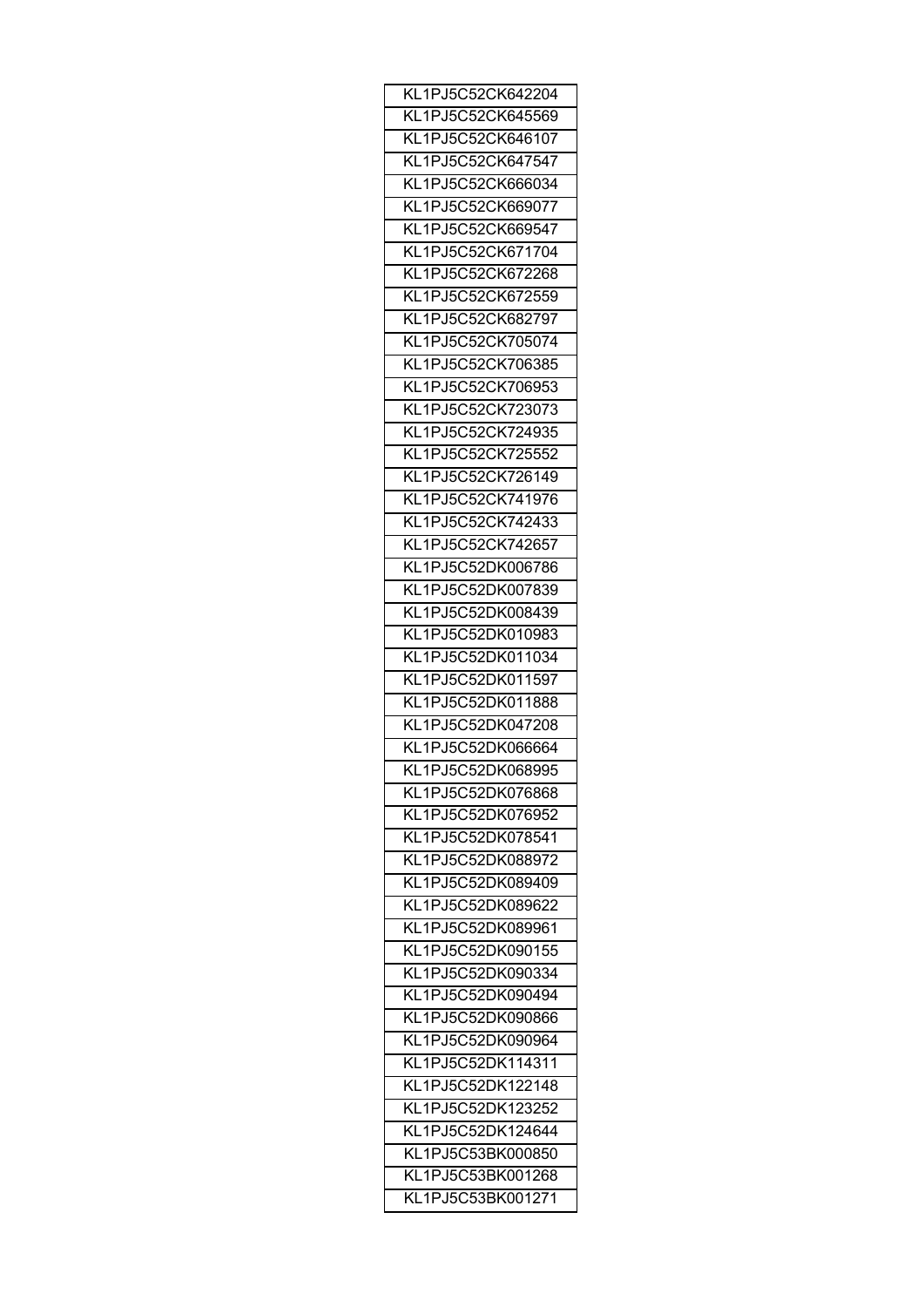| KL1PJ5C53BK001285                      |
|----------------------------------------|
| KL1PJ5C53BK006521                      |
| KL1PJ5C53BK010469                      |
| KL1PJ5C53BK022508                      |
| KL1PJ5C53BK046811                      |
| KL1PJ5C53BK049546                      |
| KL1PJ5C53BK054035                      |
| KL1PJ5C53BK073345                      |
| KL1PJ5C53BK077623                      |
| KL1PJ5C53BK081882                      |
| KL1PJ5C53BK084880                      |
| KL1PJ5C53BK127579                      |
| KL1PJ5C53BK128246                      |
| KL1PJ5C53BK136217                      |
| KL1PJ5C53BK136881                      |
| KL1PJ5C53BK137027                      |
| KL1PJ5C53BK137285                      |
| KL1PJ5C53BK138307                      |
| KL1PJ5C53BK139439                      |
| KL1PJ5C53BK139490                      |
| KL1PJ5C53BK143166                      |
| KL1PJ5C53BK145225                      |
| KL1PJ5C53CK505630                      |
| KL1PJ5C53CK537879                      |
| KL1PJ5C53CK556657                      |
| KL1PJ5C53CK559493                      |
| KL1PJ5C53CK636766                      |
| KL1PJ5C53CK637660                      |
| KL1PJ5C53CK638470                      |
| KL1PJ5C53CK641241                      |
| KL1PJ5C53CK645774                      |
| KL1PJ5C53CK648223                      |
| KL1PJ5C53CK650389                      |
| KL1PJ5C53CK662364                      |
|                                        |
| KL1PJ5C53CK667497<br>KL1PJ5C53CK669198 |
|                                        |
| KL1PJ5C53CK671193                      |
| KL1PJ5C53CK672022                      |
| KL1PJ5C53CK682758                      |
| KL1PJ5C53CK684154                      |
| KL1PJ5C53CK727133                      |
| KL1PJ5C53CK742621                      |
| KL1PJ5C53CK742649                      |
| KL1PJ5C53CK743042                      |
| KL1PJ5C53CK743736                      |
| KL1PJ5C53DK006361                      |
| KL1PJ5C53DK006585                      |
| KL1PJ5C53DK007204                      |
| KL1PJ5C53DK007462                      |
| KL1PJ5C53DK009390                      |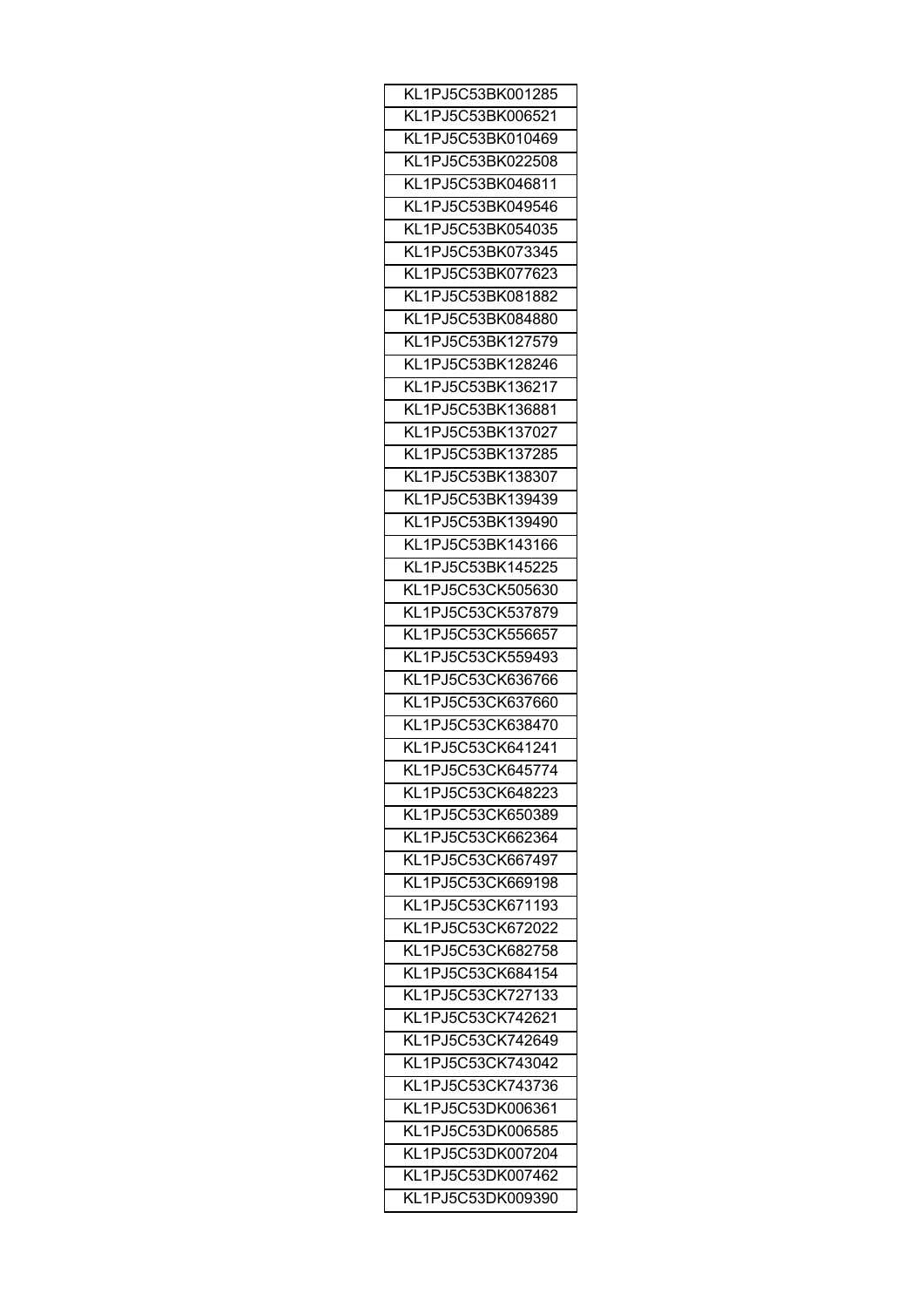| KL1PJ5C53DK010474 |
|-------------------|
| KL1PJ5C53DK011687 |
| KL1PJ5C53DK046178 |
| KL1PJ5C53DK048416 |
| KL1PJ5C53DK049047 |
| KL1PJ5C53DK050151 |
| KL1PJ5C53DK050571 |
| KL1PJ5C53DK068214 |
| KL1PJ5C53DK069511 |
| KL1PJ5C53DK077110 |
| KL1PJ5C53DK077818 |
| KL1PJ5C53DK080167 |
| KL1PJ5C53DK090939 |
| KL1PJ5C53DK112387 |
| KL1PJ5C53DK113765 |
|                   |
| KL1PJ5C53DK114043 |
| KL1PJ5C53DK114141 |
| KL1PJ5C53DK121994 |
| KL1PJ5C53DK122997 |
| KL1PJ5C53DK123549 |
| KL1PJ5C53DK124054 |
| KL1PJ5C54BK000016 |
| KL1PJ5C54BK000338 |
| KL1PJ5C54BK000341 |
| KL1PJ5C54BK000808 |
| KL1PJ5C54BK000839 |
| KL1PJ5C54BK001277 |
| KL1PJ5C54BK001280 |
| KL1PJ5C54BK005927 |
| KL1PJ5C54BK010450 |
| KL1PJ5C54BK047322 |
| KL1PJ5C54BK047403 |
| KL1PJ5C54BK048194 |
| KL1PJ5C54BK049720 |
| KL1PJ5C54BK050625 |
| KL1PJ5C54BK052441 |
| KL1PJ5C54BK075069 |
| KL1PJ5C54BK077842 |
| KL1PJ5C54BK078408 |
| KL1PJ5C54BK079350 |
| KL1PJ5C54BK083155 |
| KL1PJ5C54BK127347 |
| KL1PJ5C54BK127655 |
| KL1PJ5C54BK127879 |
| KL1PJ5C54BK127932 |
| KL1PJ5C54BK129440 |
|                   |
| KL1PJ5C54BK129552 |
| KL1PJ5C54BK129678 |
| KL1PJ5C54BK136288 |
| KL1PJ5C54BK137182 |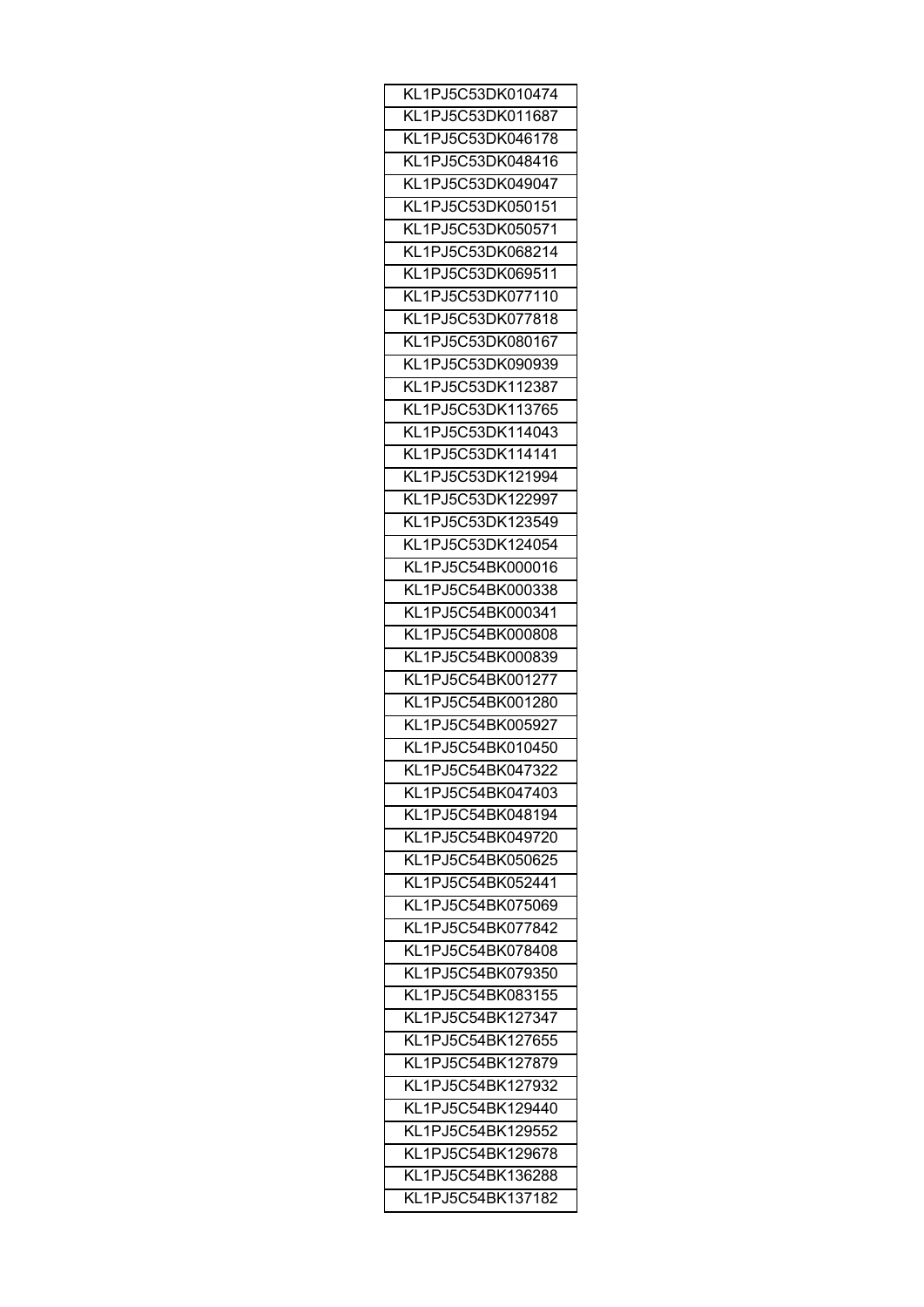| KL1PJ5C54BK137750 |
|-------------------|
| KL1PJ5C54BK138719 |
| KL1PJ5C54BK138767 |
| KL1PJ5C54BK141152 |
| KL1PJ5C54BK141202 |
| KL1PJ5C54BK143208 |
| KL1PJ5C54BK144634 |
| KL1PJ5C54BK145699 |
| KL1PJ5C54CK505135 |
| KL1PJ5C54CK506110 |
| KL1PJ5C54CK506866 |
| KL1PJ5C54CK520301 |
| KL1PJ5C54CK520413 |
| KL1PJ5C54CK522937 |
| KL1PJ5C54CK542279 |
|                   |
| KL1PJ5C54CK542329 |
| KL1PJ5C54CK555615 |
| KL1PJ5C54CK600228 |
| KL1PJ5C54CK600553 |
| KL1PJ5C54CK636470 |
| KL1PJ5C54CK637778 |
| KL1PJ5C54CK638168 |
| KL1PJ5C54CK641832 |
| KL1PJ5C54CK642527 |
| KL1PJ5C54CK642639 |
| KL1PJ5C54CK642737 |
| KL1PJ5C54CK643497 |
| KL1PJ5C54CK643600 |
| KL1PJ5C54CK650515 |
| KL1PJ5C54CK650594 |
| KL1PJ5C54CK663359 |
| KL1PJ5C54CK663975 |
| KL1PJ5C54CK664690 |
| KL1PJ5C54CK664706 |
| KL1PJ5C54CK669808 |
| KL1PJ5C54CK670294 |
| KL1PJ5C54CK671848 |
| KL1PJ5C54CK683160 |
| KL1PJ5C54CK683577 |
| KL1PJ5C54CK705643 |
| KL1PJ5C54CK707375 |
| KL1PJ5C54CK708087 |
| KL1PJ5C54CK708199 |
| KL1PJ5C54CK723706 |
| KL1PJ5C54CK726539 |
| KL1PJ5C54CK742188 |
|                   |
| KL1PJ5C54CK743292 |
| KL1PJ5C54CK744278 |
| KL1PJ5C54DK006403 |
| KL1PJ5C54DK007244 |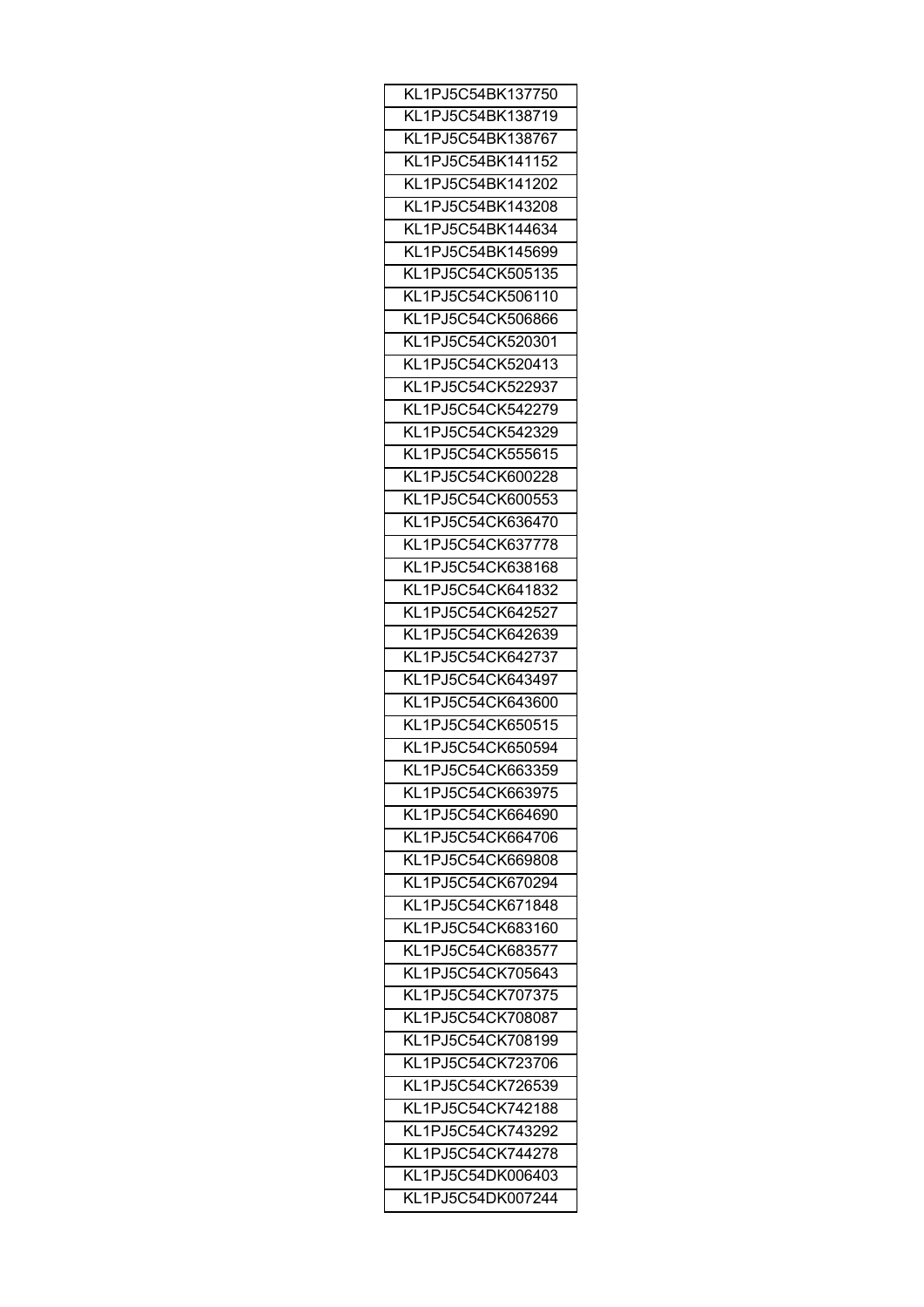| KL1PJ5C54DK007695                      |
|----------------------------------------|
| KL1PJ5C54DK007826                      |
| KL1PJ5C54DK007874                      |
| KL1PJ5C54DK009723                      |
| KL1PJ5C54DK009754                      |
| KL1PJ5C54DK048747                      |
| KL1PJ5C54DK048926                      |
| KL1PJ5C54DK066150                      |
| KL1PJ5C54DK067007                      |
| KL1PJ5C54DK067573                      |
| KL1PJ5C54DK068917                      |
| KL1PJ5C54DK077374                      |
| KL1PJ5C54DK077682                      |
| KL1PJ5C54DK079030                      |
| KL1PJ5C54DK080744                      |
|                                        |
| KL1PJ5C54DK089203<br>KL1PJ5C54DK089282 |
|                                        |
| KL1PJ5C54DK089802                      |
| KL1PJ5C54DK089993                      |
| KL1PJ5C54DK090917                      |
| KL1PJ5C54DK091002                      |
| KL1PJ5C54DK112480                      |
| KL1PJ5C54DK121616                      |
| KL1PJ5C54DK121681                      |
| KL1PJ5C54DK123219                      |
| KL1PJ5C54DK123849                      |
| KL1PJ5C54DK124516                      |
| KL1PJ5C55BK000025                      |
| KL1PJ5C55BK000039                      |
| KL1PJ5C55BK000378                      |
| KL1PJ5C55BK000865                      |
| KL1PJ5C55BK001269                      |
| KL1PJ5C55BK001272                      |
| KL1PJ5C55BK001286                      |
| KL1PJ5C55BK001689                      |
| KL1PJ5C55BK001885                      |
| KL1PJ5C55BK009937                      |
| KL1PJ5C55BK012904                      |
| KL1PJ5C55BK029878                      |
| KL1PJ5C55BK030092                      |
| KL1PJ5C55BK047099                      |
| KL1PJ5C55BK053999                      |
| KL1PJ5C55BK075632                      |
| KL1PJ5C55BK078630                      |
| KL1PJ5C55BK127664                      |
| KL1PJ5C55BK128961                      |
| KL1PJ5C55BK136610                      |
| KL1PJ5C55BK137434                      |
|                                        |
| KL1PJ5C55BK138258                      |
| KL1PJ5C55BK142195                      |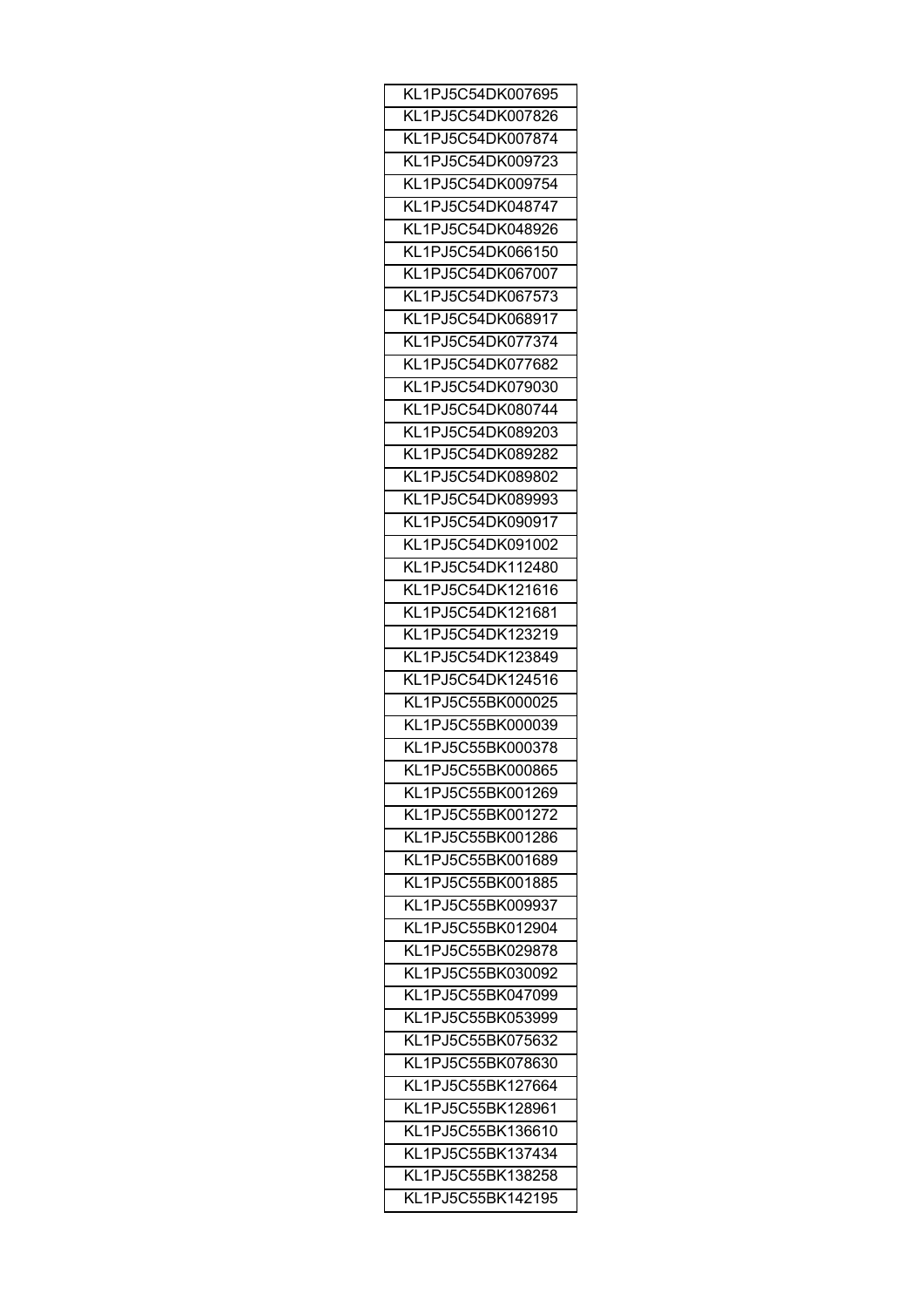| KL1PJ5C55BK142665 |
|-------------------|
| KL1PJ5C55BK143850 |
| KL1PJ5C55CK504866 |
| KL1PJ5C55CK506021 |
| KL1PJ5C55CK506536 |
| KL1PJ5C55CK537835 |
| KL1PJ5C55CK556871 |
| KL1PJ5C55CK598506 |
| KL1PJ5C55CK639197 |
| KL1PJ5C55CK640589 |
| KL1PJ5C55CK640706 |
| KL1PJ5C55CK650104 |
|                   |
| KL1PJ5C55CK663791 |
| KL1PJ5C55CK668490 |
| KL1PJ5C55CK669364 |
| KL1PJ5C55CK672376 |
| KL1PJ5C55CK704940 |
| KL1PJ5C55CK705683 |
| KL1PJ5C55CK706090 |
| KL1PJ5C55CK706848 |
| KL1PJ5C55CK707904 |
| KL1PJ5C55CK708342 |
| KL1PJ5C55CK742507 |
| KL1PJ5C55DK006538 |
| KL1PJ5C55DK007799 |
| KL1PJ5C55DK008029 |
| KL1PJ5C55DK008113 |
| KL1PJ5C55DK008189 |
| KL1PJ5C55DK008306 |
| KL1PJ5C55DK009813 |
| KL1PJ5C55DK009861 |
| KL1PJ5C55DK011044 |
|                   |
| KL1PJ5C55DK048238 |
| KL1PJ5C55DK066223 |
| KL1PJ5C55DK067212 |
| KL1PJ5C55DK068361 |
| KL1PJ5C55DK076802 |
| KL1PJ5C55DK078016 |
| KL1PJ5C55DK078792 |
| KL1PJ5C55DK089520 |
| KL1PJ5C55DK089713 |
| KL1PJ5C55DK089842 |
| KL1PJ5C55DK089940 |
| KL1PJ5C55DK090683 |
| KL1PJ5C55DK110706 |
| KL1PJ5C55DK114254 |
| KL1PJ5C55DK121236 |
| KL1PJ5C55DK124430 |
| KL1PJ5C56BK000034 |
| KL1PJ5C56BK000809 |
|                   |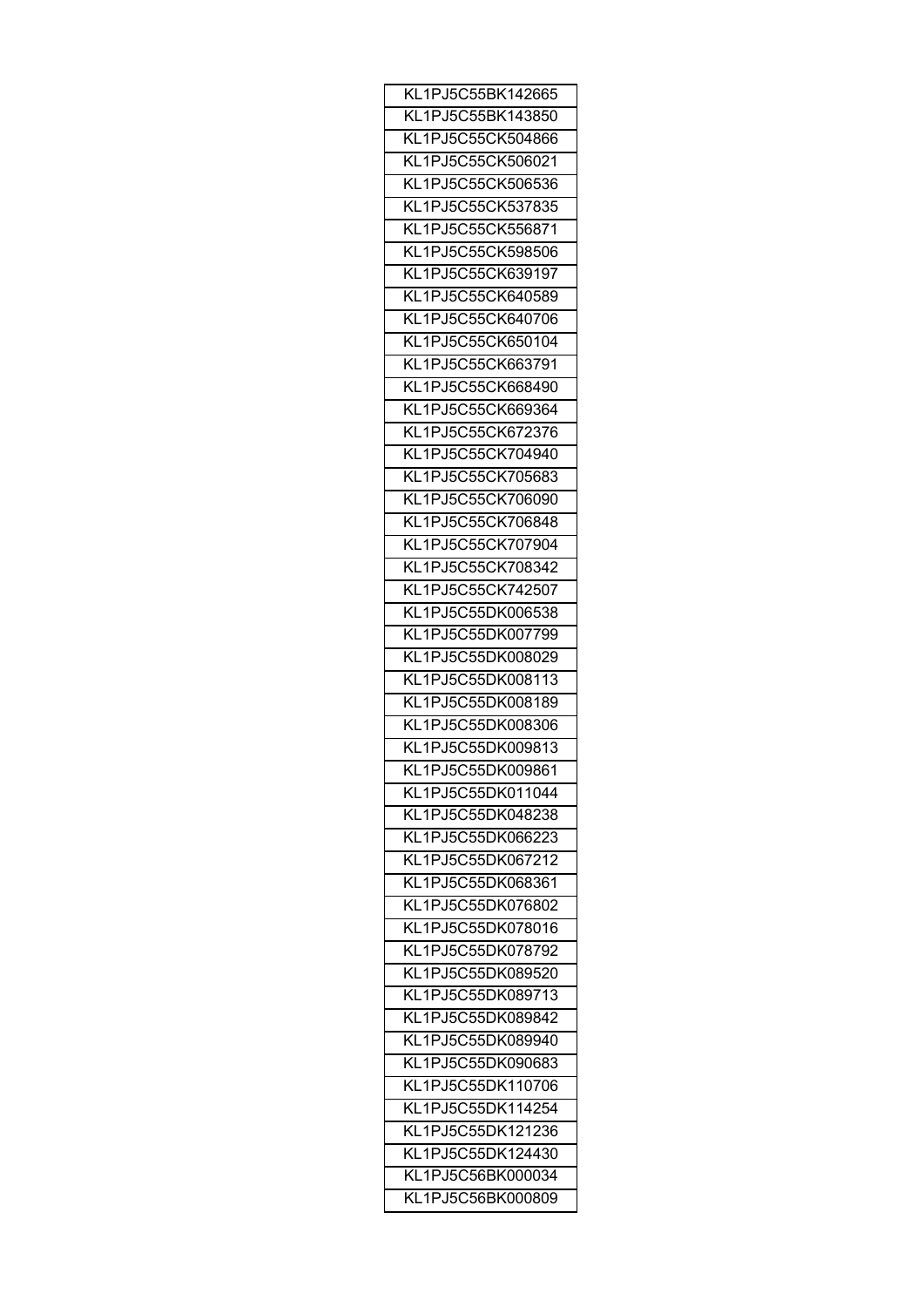| KL1PJ5C56BK000812 |
|-------------------|
| KL1PJ5C56BK000857 |
| KL1PJ5C56BK001278 |
| KL1PJ5C56BK001281 |
| KL1PJ5C56BK021501 |
| KL1PJ5C56BK021787 |
| KL1PJ5C56BK022874 |
| KL1PJ5C56BK030487 |
| KL1PJ5C56BK032417 |
| KL1PJ5C56BK033390 |
| KL1PJ5C56BK034488 |
| KL1PJ5C56BK045703 |
| KL1PJ5C56BK045829 |
| KL1PJ5C56BK047337 |
| KL1PJ5C56BK053171 |
| KL1PJ5C56BK077485 |
| KL1PJ5C56BK078040 |
|                   |
| KL1PJ5C56BK083500 |
| KL1PJ5C56BK084923 |
| KL1PJ5C56BK126927 |
| KL1PJ5C56BK136244 |
| KL1PJ5C56BK138348 |
| KL1PJ5C56BK139502 |
| KL1PJ5C56BK140584 |
| KL1PJ5C56BK141122 |
| KL1PJ5C56BK141931 |
| KL1PJ5C56BK143887 |
| KL1PJ5C56BK144845 |
| KL1PJ5C56BK146112 |
| KL1PJ5C56CK505010 |
| KL1PJ5C56CK505928 |
| KL1PJ5C56CK520641 |
| KL1PJ5C56CK522356 |
| KL1PJ5C56CK524110 |
| KL1PJ5C56CK537102 |
| KL1PJ5C56CK542932 |
| KL1PJ5C56CK558810 |
| KL1PJ5C56CK569886 |
| KL1PJ5C56CK601610 |
| KL1PJ5C56CK634431 |
| KL1PJ5C56CK635580 |
| KL1PJ5C56CK637362 |
| KL1PJ5C56CK637510 |
| KL1PJ5C56CK638320 |
| KL1PJ5C56CK641962 |
|                   |
| KL1PJ5C56CK644456 |
| KL1PJ5C56CK645249 |
| KL1PJ5C56CK647776 |
| KL1PJ5C56CK648717 |
| KL1PJ5C56CK666814 |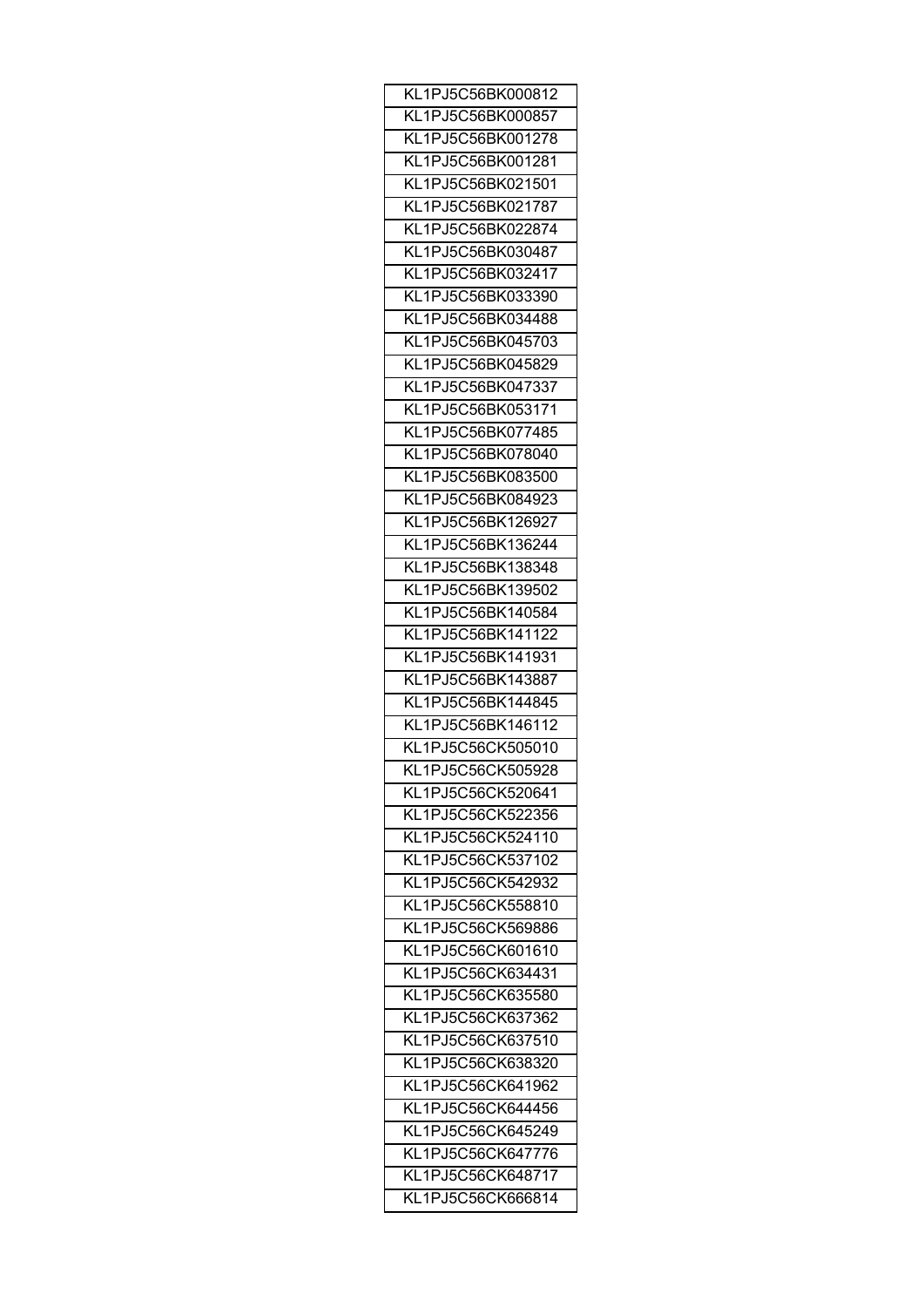| KL1PJ5C56CK668417 |
|-------------------|
| KL1PJ5C56CK672175 |
| KL1PJ5C56CK704705 |
| KL1PJ5C56CK704901 |
| KL1PJ5C56DK007231 |
| KL1PJ5C56DK007276 |
| KL1PJ5C56DK007813 |
| KL1PJ5C56DK009559 |
| KL1PJ5C56DK010260 |
| KL1PJ5C56DK010369 |
| KL1PJ5C56DK011862 |
| KL1PJ5C56DK047325 |
| KL1PJ5C56DK047485 |
|                   |
| KL1PJ5C56DK050564 |
| KL1PJ5C56DK068224 |
| KL1PJ5C56DK069261 |
| KL1PJ5C56DK069695 |
| KL1PJ5C56DK076808 |
| KL1PJ5C56DK077375 |
| KL1PJ5C56DK077859 |
| KL1PJ5C56DK079109 |
| KL1PJ5C56DK080874 |
| KL1PJ5C56DK089106 |
| KL1PJ5C56DK090031 |
| KL1PJ5C56DK090451 |
| KL1PJ5C56DK090742 |
| KL1PJ5C56DK090756 |
| KL1PJ5C56DK090787 |
| KL1PJ5C56DK090997 |
| KL1PJ5C56DK110729 |
| KL1PJ5C56DK111704 |
| KL1PJ5C56DK113016 |
| KL1PJ5C56DK114618 |
| KL1PJ5C56DK122010 |
| KL1PJ5C56DK122296 |
| KL1PJ5C57BK000821 |
| KL1PJ5C57BK001273 |
| KL1PJ5C57BK001287 |
| KL1PJ5C57BK001290 |
|                   |
| KL1PJ5C57BK001676 |
| KL1PJ5C57BK002066 |
| KL1PJ5C57BK003802 |
| KL1PJ5C57BK006389 |
| KL1PJ5C57BK006411 |
| KL1PJ5C57BK010667 |
| KL1PJ5C57BK011334 |
| KL1PJ5C57BK013195 |
| KL1PJ5C57BK013844 |
| KL1PJ5C57BK024696 |
| KL1PJ5C57BK045497 |
|                   |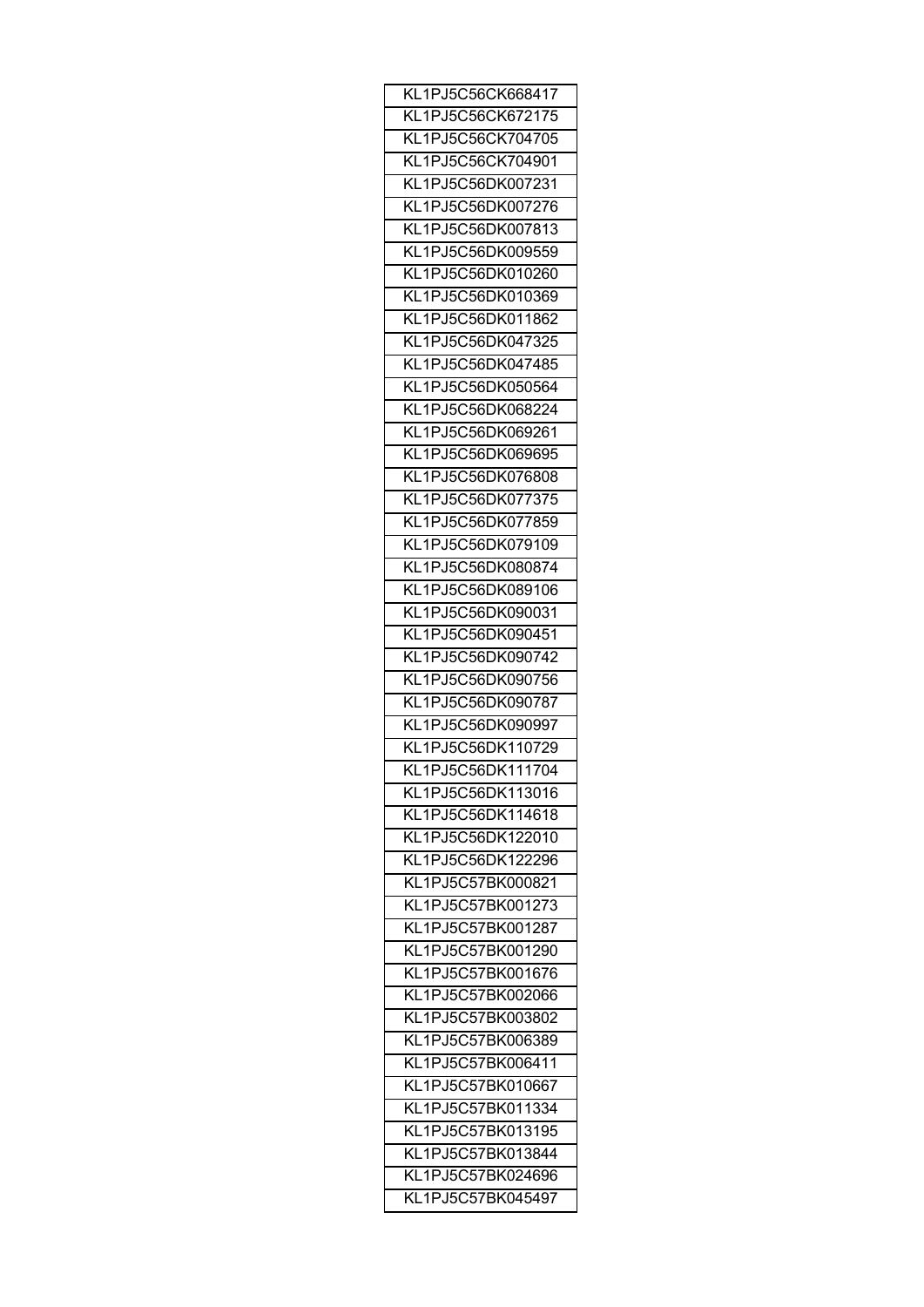| KL1PJ5C57BK046522 |
|-------------------|
| KL1PJ5C57BK052000 |
| KL1PJ5C57BK052255 |
| KL1PJ5C57BK085711 |
| KL1PJ5C57BK127679 |
| KL1PJ5C57BK129691 |
| KL1PJ5C57BK135667 |
| KL1PJ5C57BK137130 |
| KL1PJ5C57BK137368 |
| KL1PJ5C57BK139606 |
| KL1PJ5C57BK142358 |
| KL1PJ5C57BK143770 |
| KL1PJ5C57BK144238 |
| KL1PJ5C57BK145857 |
| KL1PJ5C57BK146359 |
| KL1PJ5C57CK504870 |
| KL1PJ5C57CK520308 |
|                   |
| KL1PJ5C57CK555950 |
| KL1PJ5C57CK566141 |
| KL1PJ5C57CK570920 |
| KL1PJ5C57CK602071 |
| KL1PJ5C57CK636320 |
| KL1PJ5C57CK639038 |
| KL1PJ5C57CK644613 |
| KL1PJ5C57CK645843 |
| KL1PJ5C57CK647902 |
| KL1PJ5C57CK648483 |
| KL1PJ5C57CK649228 |
| KL1PJ5C57CK649617 |
| KL1PJ5C57CK663694 |
| KL1PJ5C57CK667793 |
| KL1PJ5C57CK669396 |
| KL1PJ5C57CK669561 |
| KL1PJ5C57CK669995 |
| KL1PJ5C57CK670094 |
| KL1PJ5C57CK670922 |
| KL1PJ5C57CK671021 |
| KL1PJ5C57CK671410 |
| KL1PJ5C57CK671584 |
| KL1PJ5C57CK671598 |
| KL1PJ5C57CK671973 |
| KL1PJ5C57CK672119 |
| KL1PJ5C57CK681886 |
| KL1PJ5C57CK683833 |
| KL1PJ5C57CK704647 |
| KL1PJ5C57CK705152 |
|                   |
| KL1PJ5C57CK707726 |
| KL1PJ5C57CK708214 |
| KL1PJ5C57CK725269 |
| KL1PJ5C57CK726969 |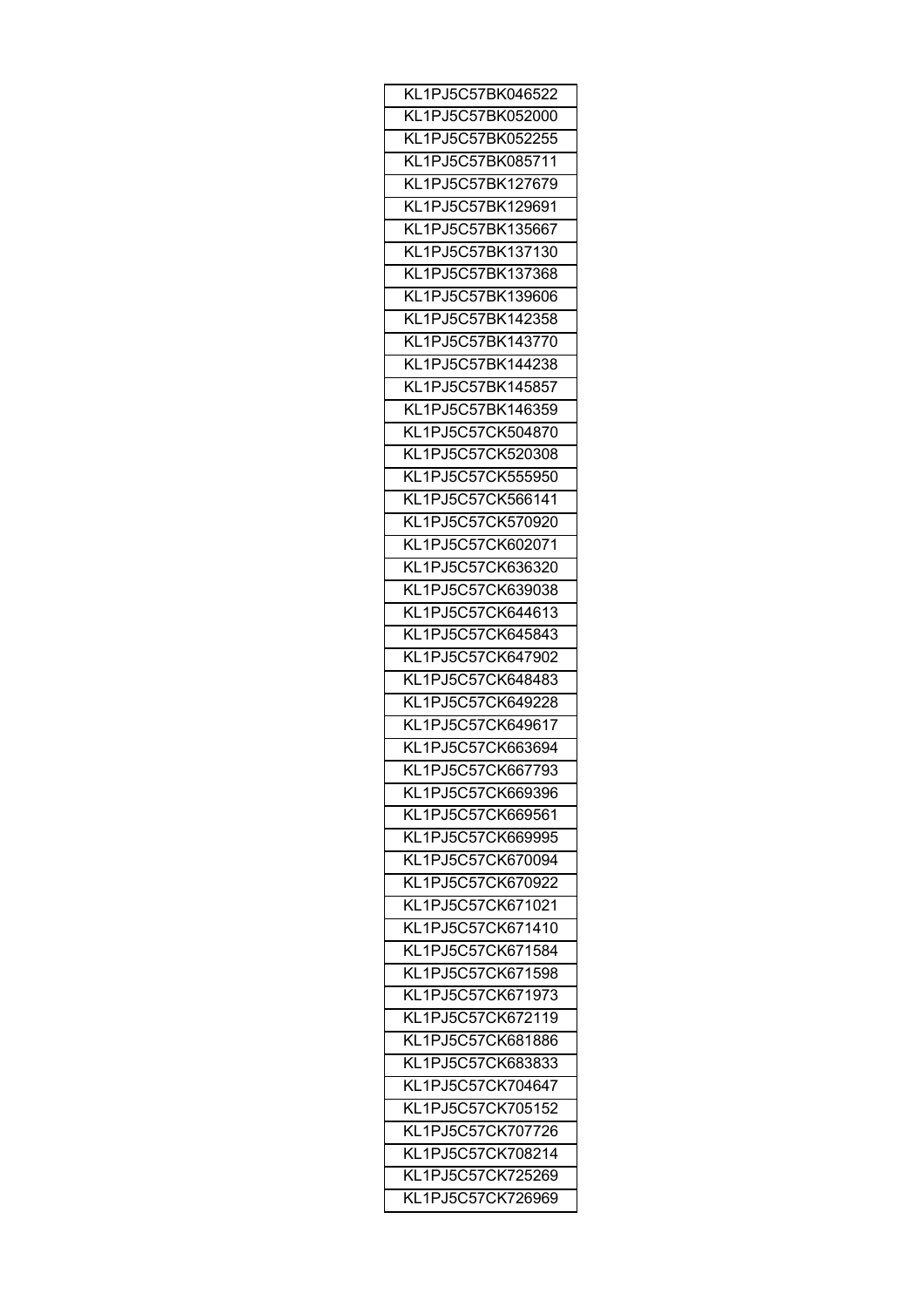| KL1PJ5C57DK006797 |
|-------------------|
| KL1PJ5C57DK007089 |
| KL1PJ5C57DK007092 |
| KL1PJ5C57DK007447 |
| KL1PJ5C57DK007562 |
| KL1PJ5C57DK009280 |
| KL1PJ5C57DK009425 |
| KL1PJ5C57DK010025 |
| KL1PJ5C57DK010106 |
| KL1PJ5C57DK010851 |
| KL1PJ5C57DK011661 |
| KL1PJ5C57DK011806 |
|                   |
| KL1PJ5C57DK047236 |
| KL1PJ5C57DK047365 |
| KL1PJ5C57DK068250 |
| KL1PJ5C57DK068300 |
| KL1PJ5C57DK077062 |
| KL1PJ5C57DK078972 |
| KL1PJ5C57DK089342 |
| KL1PJ5C57DK089633 |
| KL1PJ5C57DK090183 |
| KL1PJ5C57DK090782 |
| KL1PJ5C57DK090832 |
| KL1PJ5C57DK090930 |
| KL1PJ5C57DK090961 |
| KL1PJ5C57DK091012 |
| KL1PJ5C57DK111646 |
| KL1PJ5C57DK112375 |
| KL1PJ5C57DK112439 |
| KL1PJ5C57DK113588 |
| KL1PJ5C57DK120976 |
| KL1PJ5C57DK121819 |
|                   |
| KL1PJ5C57DK122212 |
| KL1PJ5C57DK123411 |
| KL1PJ5C57DK124235 |
| KL1PJ5C58BK000603 |
| KL1PJ5C58BK000620 |
| KL1PJ5C58BK000830 |
| KL1PJ5C58BK000858 |
| KL1PJ5C58BK001279 |
| KL1PJ5C58BK001752 |
| KL1PJ5C58BK003873 |
| KL1PJ5C58BK013819 |
| KL1PJ5C58BK021273 |
| KL1PJ5C58BK023167 |
| KL1PJ5C58BK073972 |
| KL1PJ5C58BK078265 |
| KL1PJ5C58BK080937 |
| KL1PJ5C58BK081876 |
| KL1PJ5C58BK084020 |
|                   |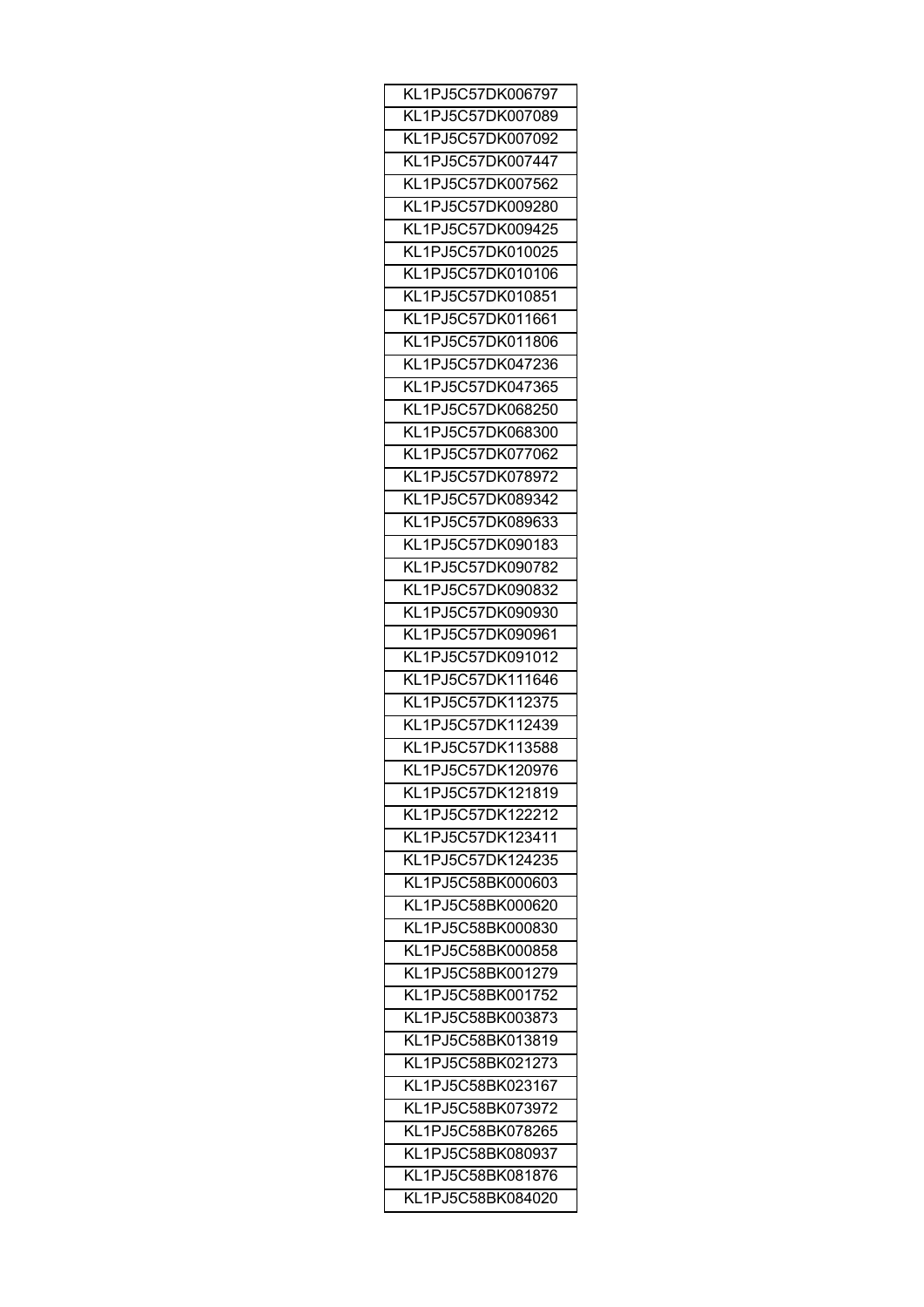| KL1PJ5C58BK085717                      |
|----------------------------------------|
| KL1PJ5C58BK086110                      |
| KL1PJ5C58BK128159                      |
| KL1PJ5C58BK136116                      |
| KL1PJ5C58BK136634                      |
| KL1PJ5C58BK136682                      |
| KL1PJ5C58BK139095                      |
| KL1PJ5C58BK145530                      |
| KL1PJ5C58CK506157                      |
| KL1PJ5C58CK506305                      |
| KL1PJ5C58CK506451                      |
| KL1PJ5C58CK520821                      |
| KL1PJ5C58CK554905                      |
| KL1PJ5C58CK557089                      |
| KL1PJ5C58CK624404                      |
| KL1PJ5C58CK639906                      |
| KL1PJ5C58CK645091                      |
| KL1PJ5C58CK645401                      |
| KL1PJ5C58CK646855                      |
| KL1PJ5C58CK648153                      |
| KL1PJ5C58CK662912                      |
| KL1PJ5C58CK665275                      |
|                                        |
| KL1PJ5C58CK667088<br>KL1PJ5C58CK667401 |
|                                        |
| KL1PJ5C58CK682397                      |
| KL1PJ5C58CK682934                      |
| KL1PJ5C58CK683209                      |
| KL1PJ5C58CK704897                      |
| KL1PJ5C58CK706634                      |
| KL1PJ5C58DK006520                      |
| KL1PJ5C58DK007358                      |
| KL1PJ5C58DK007991                      |
| KL1PJ5C58DK008588                      |
| KL1PJ5C58DK010177                      |
| KL1PJ5C58DK010230                      |
| KL1PJ5C58DK010437                      |
| KL1PJ5C58DK010664                      |
| KL1PJ5C58DK010826                      |
| KL1PJ5C58DK011183                      |
| KL1PJ5C58DK011412                      |
| KL1PJ5C58DK011541                      |
| KL1PJ5C58DK048721                      |
| KL1PJ5C58DK050100                      |
| KL1PJ5C58DK065924                      |
| KL1PJ5C58DK066202                      |
| KL1PJ5C58DK066975                      |
| KL1PJ5C58DK069715                      |
| KL1PJ5C58DK077359                      |
| KL1PJ5C58DK089124                      |
| KL1PJ5C58DK089382                      |
|                                        |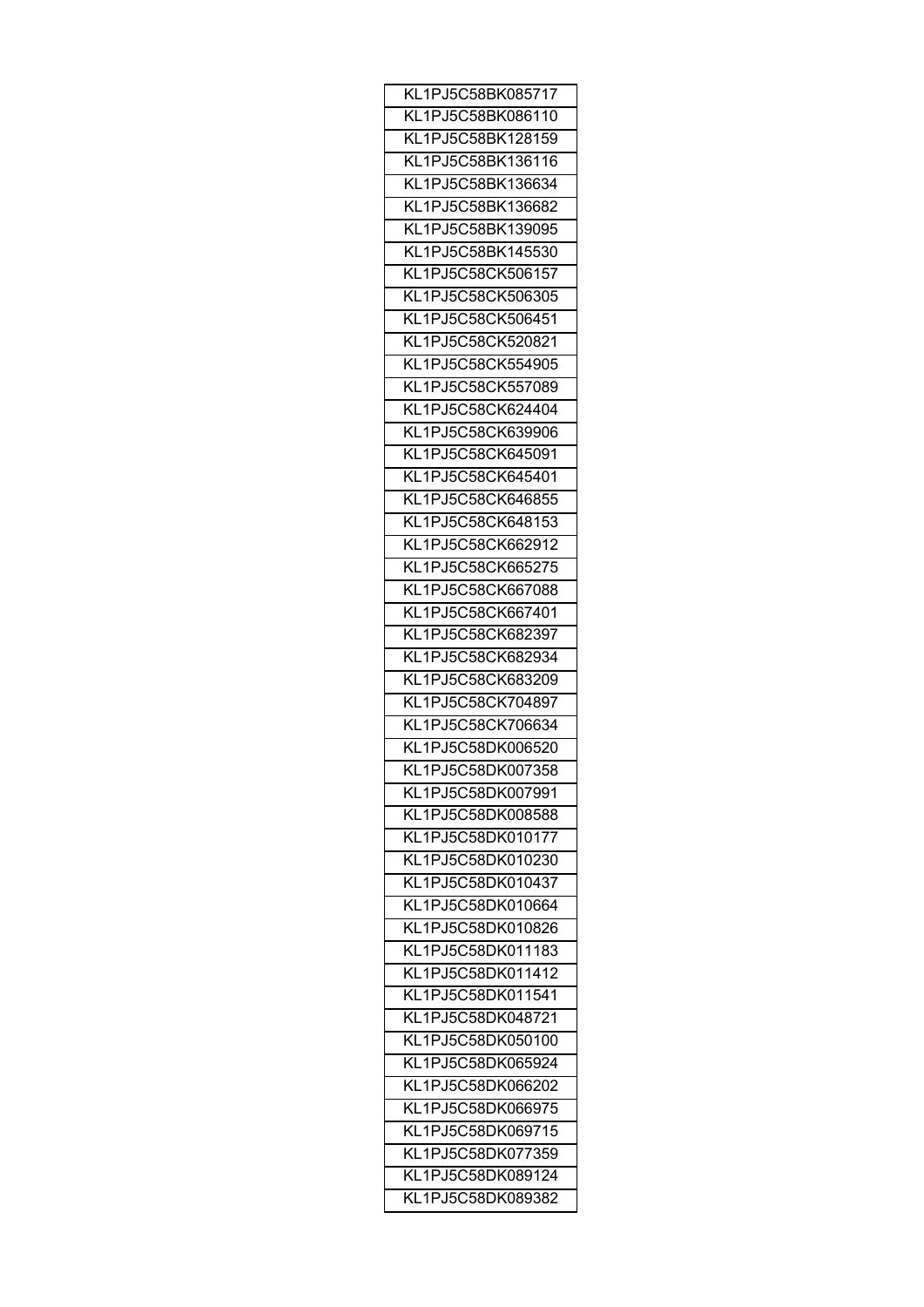| KL1PJ5C58DK090614 |
|-------------------|
| KL1PJ5C58DK090824 |
| KL1PJ5C58DK090905 |
| KL1PJ5C58DK112062 |
| KL1PJ5C58DK121358 |
| KL1PJ5C58DK122753 |
| KL1PJ5C58DK123515 |
| KL1PJ5C58DK124339 |
| KL1PJ5C58DK124471 |
| KL1PJ5C59BK000299 |
| KL1PJ5C59BK000478 |
| KL1PJ5C59BK000805 |
|                   |
| KL1PJ5C59BK000822 |
| KL1PJ5C59BK001274 |
| KL1PJ5C59BK001288 |
| KL1PJ5C59BK001291 |
| KL1PJ5C59BK003347 |
| KL1PJ5C59BK003980 |
| KL1PJ5C59BK011013 |
| KL1PJ5C59BK013389 |
| KL1PJ5C59BK024022 |
| KL1PJ5C59BK024103 |
| KL1PJ5C59BK031875 |
| KL1PJ5C59BK045565 |
| KL1PJ5C59BK047042 |
| KL1PJ5C59BK073916 |
| KL1PJ5C59BK075228 |
| KL1PJ5C59BK077836 |
| KL1PJ5C59BK081255 |
| KL1PJ5C59BK085922 |
| KL1PJ5C59BK086276 |
| KL1PJ5C59BK126808 |
|                   |
| KL1PJ5C59BK127151 |
| KL1PJ5C59BK128333 |
| KL1PJ5C59BK138618 |
| KL1PJ5C59BK139770 |
| KL1PJ5C59BK140143 |
| KL1PJ5C59BK141003 |
| KL1PJ5C59BK141731 |
| KL1PJ5C59BK142135 |
| KL1PJ5C59BK142541 |
| KL1PJ5C59BK145973 |
| KL1PJ5C59BK146315 |
| KL1PJ5C59CK506006 |
| KL1PJ5C59CK506278 |
| KL1PJ5C59CK622855 |
| KL1PJ5C59CK635282 |
| KL1PJ5C59CK636917 |
| KL1PJ5C59CK637212 |
| KL1PJ5C59CK641258 |
|                   |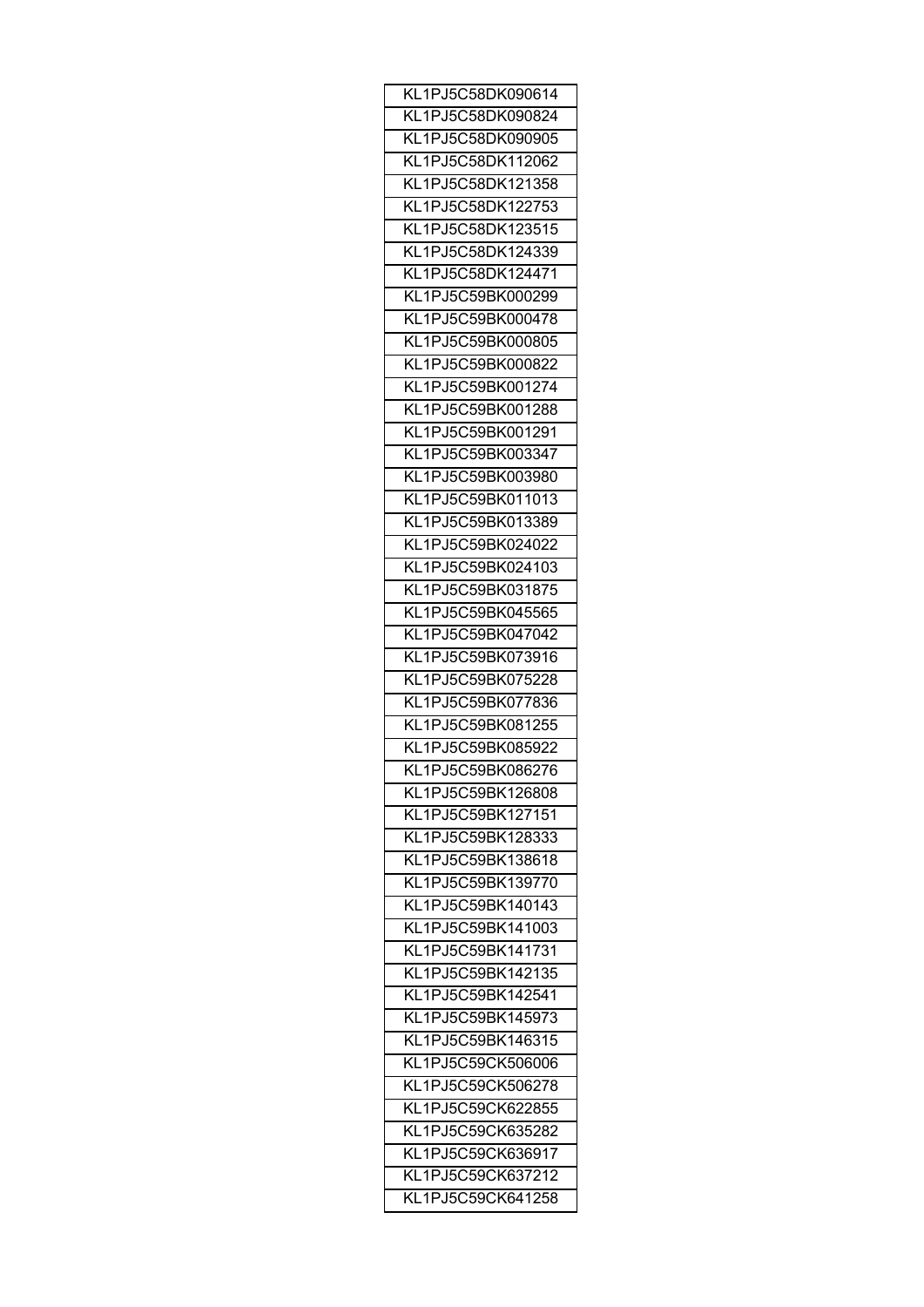| KL1PJ5C59CK641289 |
|-------------------|
| KL1PJ5C59CK641521 |
| KL1PJ5C59CK645441 |
| KL1PJ5C59CK645746 |
| KL1PJ5C59CK648078 |
| KL1PJ5C59CK649487 |
| KL1PJ5C59CK651014 |
| KL1PJ5C59CK664247 |
| KL1PJ5C59CK665947 |
| KL1PJ5C59CK667049 |
| KL1PJ5C59CK667374 |
| KL1PJ5C59CK668699 |
| KL1PJ5C59CK670503 |
| KL1PJ5C59CK672882 |
|                   |
| KL1PJ5C59CK682621 |
| KL1PJ5C59CK707470 |
| KL1PJ5C59CK708067 |
| KL1PJ5C59CK725435 |
| KL1PJ5C59CK726861 |
| KL1PJ5C59CK743918 |
| KL1PJ5C59CK744230 |
| KL1PJ5C59DK006722 |
| KL1PJ5C59DK007708 |
| KL1PJ5C59DK008017 |
| KL1PJ5C59DK008518 |
| KL1PJ5C59DK009376 |
| KL1PJ5C59DK009703 |
| KL1PJ5C59DK009832 |
| KL1PJ5C59DK011113 |
| KL1PJ5C59DK011399 |
| KL1PJ5C59DK048274 |
| KL1PJ5C59DK050140 |
| KL1PJ5C59DK067259 |
| KL1PJ5C59DK078231 |
| KL1PJ5C59DK080982 |
| KL1PJ5C59DK089780 |
| KL1PJ5C59DK089813 |
| KL1PJ5C59DK090007 |
| KL1PJ5C59DK090167 |
|                   |
| KL1PJ5C59DK090198 |
| KL1PJ5C59DK090248 |
| KL1PJ5C59DK090427 |
| KL1PJ5C59DK090671 |
| KL1PJ5C59DK090766 |
| KL1PJ5C59DK091027 |
| KL1PJ5C59DK091089 |
| KL1PJ5C59DK091092 |
| KL1PJ5C59DK110742 |
| KL1PJ5C59DK111311 |
| KL1PJ5C59DK111521 |
|                   |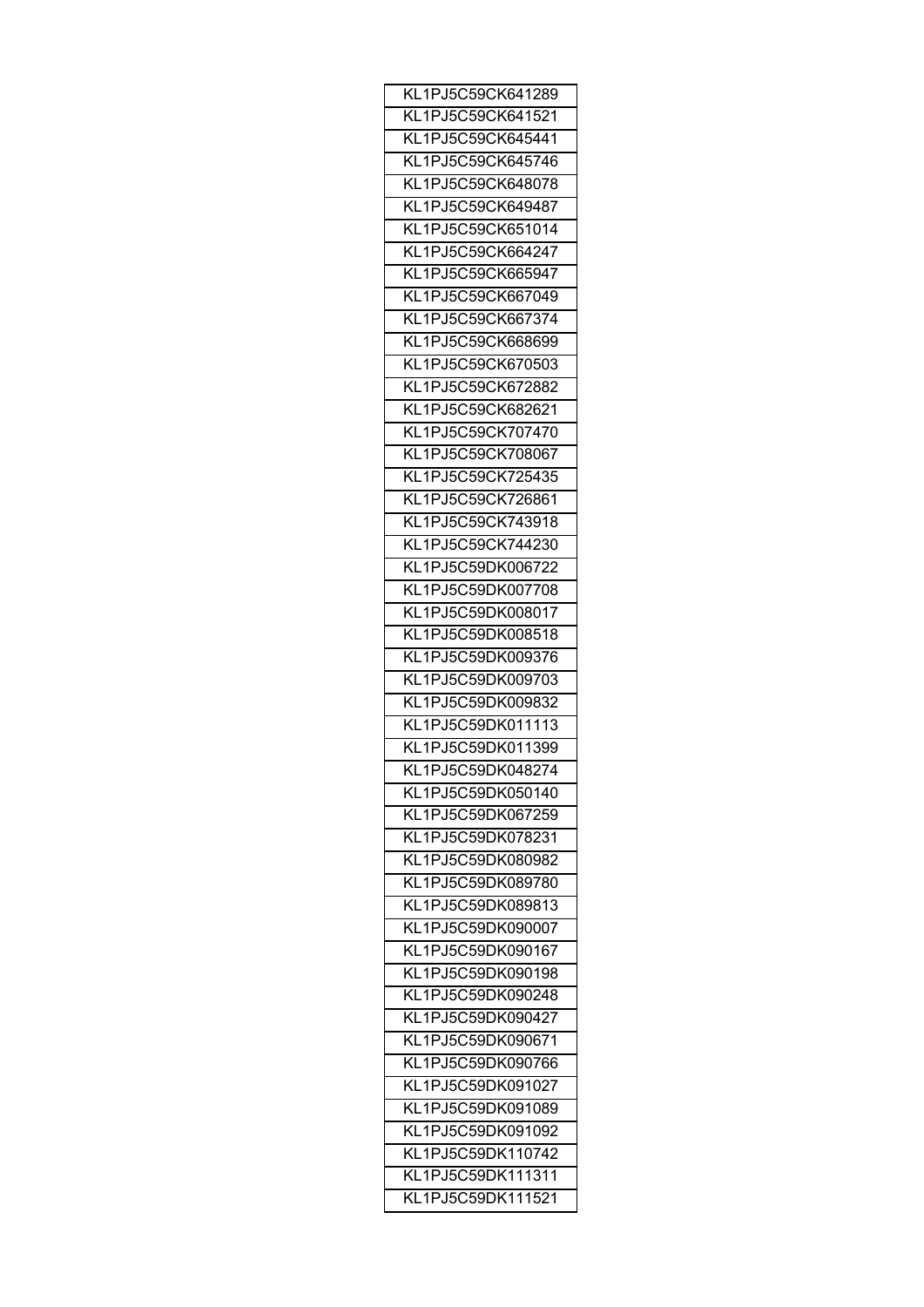| KL1PJ5C59DK112460                      |
|----------------------------------------|
| KL1PJ5C59DK112880                      |
| KL1PJ5C59DK114239                      |
| KL1PJ5C59DK114306                      |
| KL1PJ5C59DK121689                      |
| KL1PJ5C5XBK001266                      |
| KL1PJ5C5XBK001753                      |
| KL1PJ5C5XBK003017                      |
| KL1PJ5C5XBK009691                      |
| KL1PJ5C5XBK010131                      |
| KL1PJ5C5XBK012378                      |
| KL1PJ5C5XBK013496                      |
| KL1PJ5C5XBK014079                      |
| KL1PJ5C5XBK046935                      |
| KL1PJ5C5XBK049270                      |
| KL1PJ5C5XBK057224                      |
| KL1PJ5C5XBK073665                      |
| KL1PJ5C5XBK084567                      |
| KL1PJ5C5XBK085976                      |
| KL1PJ5C5XBK087212                      |
| KL1PJ5C5XBK126980                      |
| KL1PJ5C5XBK127790                      |
| KL1PJ5C5XBK127885                      |
| KL1PJ5C5XBK135873                      |
| KL1PJ5C5XBK137106                      |
| KL1PJ5C5XBK138398                      |
| KL1PJ5C5XBK139454                      |
| KL1PJ5C5XBK140118                      |
| KL1PJ5C5XBK140376                      |
| KL1PJ5C5XBK140412                      |
| KL1PJ5C5XCK505673                      |
| KL1PJ5C5XCK541055                      |
|                                        |
| KL1PJ5C5XCK542013<br>KL1PJ5C5XCK558731 |
|                                        |
| KL1PJ5C5XCK566988                      |
| KL1PJ5C5XCK568398                      |
| KL1PJ5C5XCK569017                      |
| KL1PJ5C5XCK599361                      |
| KL1PJ5C5XCK624775                      |
| KL1PJ5C5XCK635131                      |
| KL1PJ5C5XCK635727                      |
| KL1PJ5C5XCK642452                      |
| KL1PJ5C5XCK643892                      |
| KL1PJ5C5XCK644752                      |
| KL1PJ5C5XCK648638                      |
| KL1PJ5C5XCK665780                      |
| KL1PJ5C5XCK669893                      |
| KL1PJ5C5XCK683812                      |
| KL1PJ5C5XCK705078                      |
| KL1PJ5C5XCK705159                      |
|                                        |